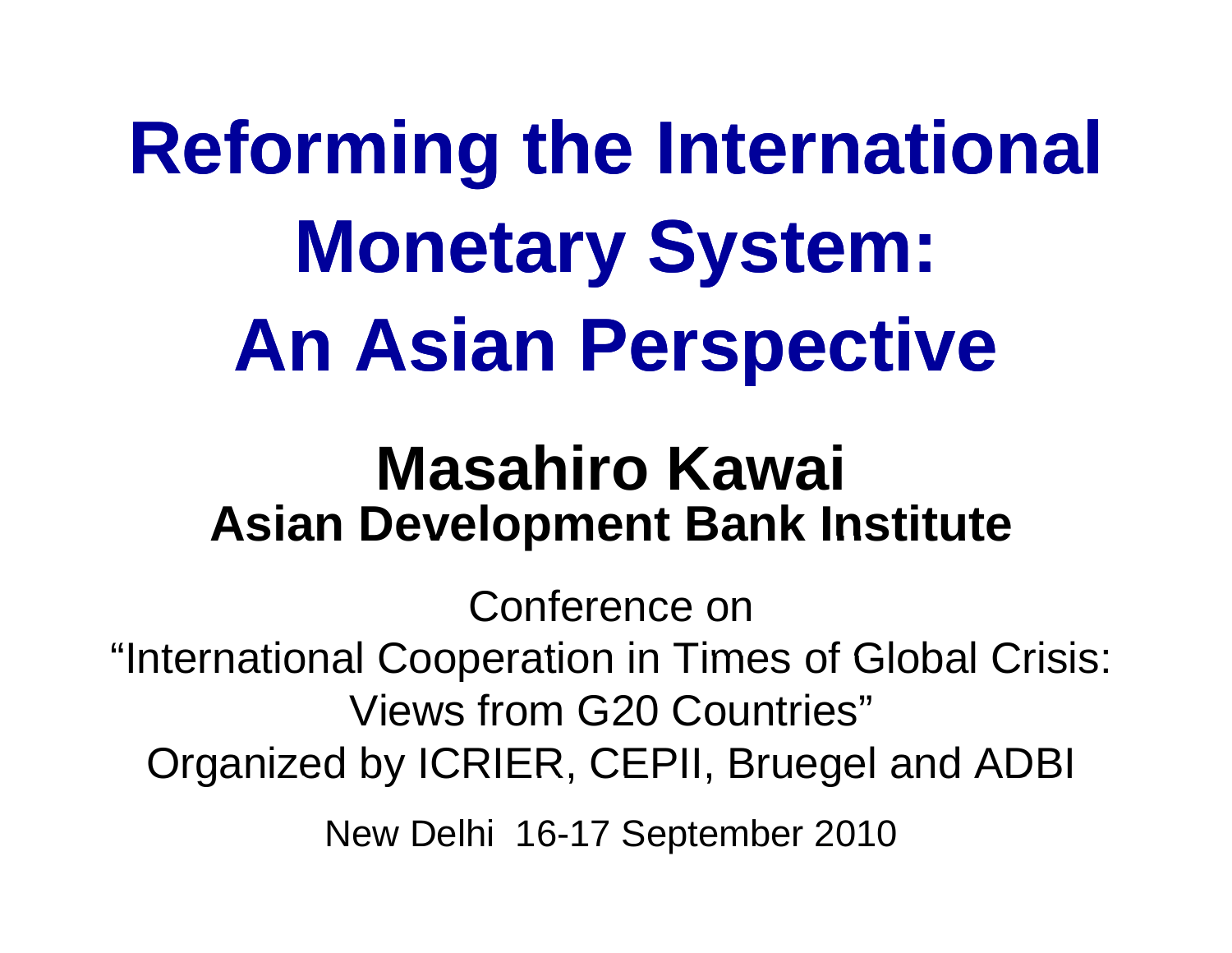# **Outline**

- **1. Introduction: Why Reform?**
- **2. Big Ideas**
- **3 Volatility of Capital Flows 3. and Exchange Rates**
- **4. What Needs to Be Done?**
- **5 Toward an Asian Monetary 5. System**
- **6. Conclusion: Way Forward**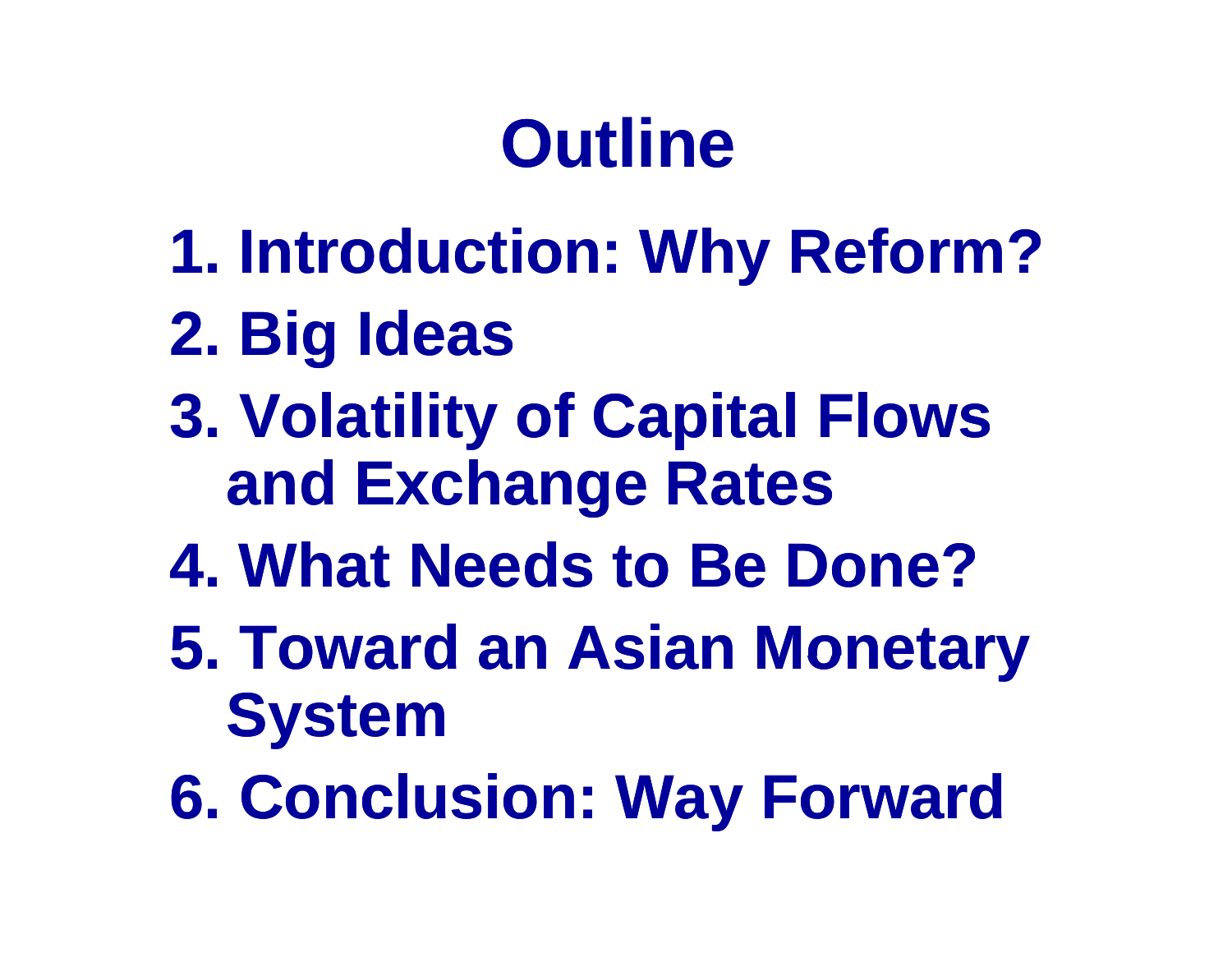# **1. Introduction: Why Reform?**

- **A well-functioning international monetary** s ystem should:
- ensure exchange rate stability,
- facilitate current account adjustment,
- provide sufficient international liquidity for the world economy, and
- promote international trade and investment

In sum, **it should provide an international framework for sound national economic policymaking**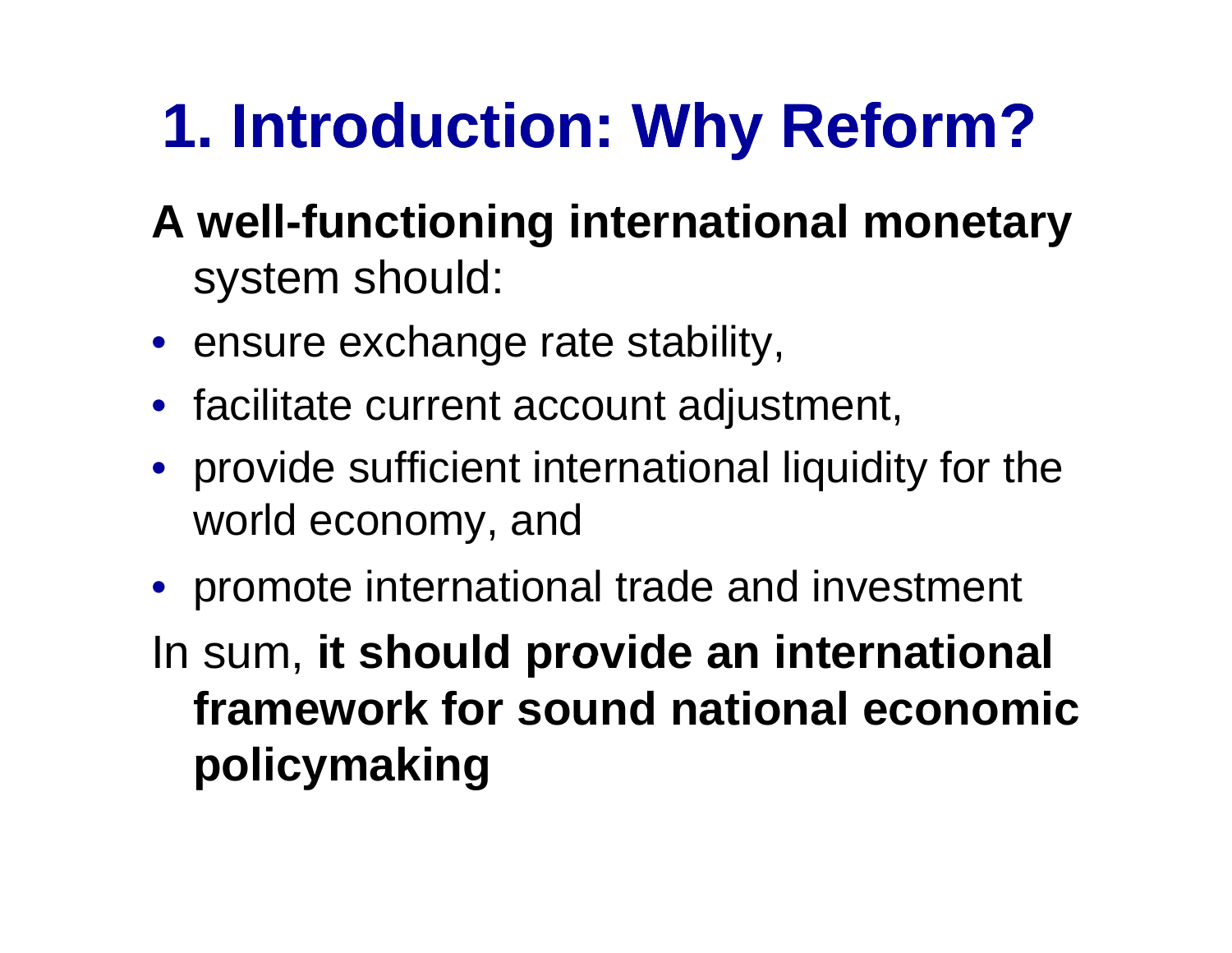## **1. Introduction: Why Reform? .**

- The current international monetary system is not functioning too well—exchange rate volatility, recurrence of currency and financial crises, persistent global imbalances, accumulation of US dollar debt abroad undermining the confidence of the US dollar, etc
- The use of the US dollar as the most dominant international currency creates tension between national and global monetary policy making
- The euro is a potential rival to the US dollar, but lacks a solid sovereign backbone
- What needs to be done?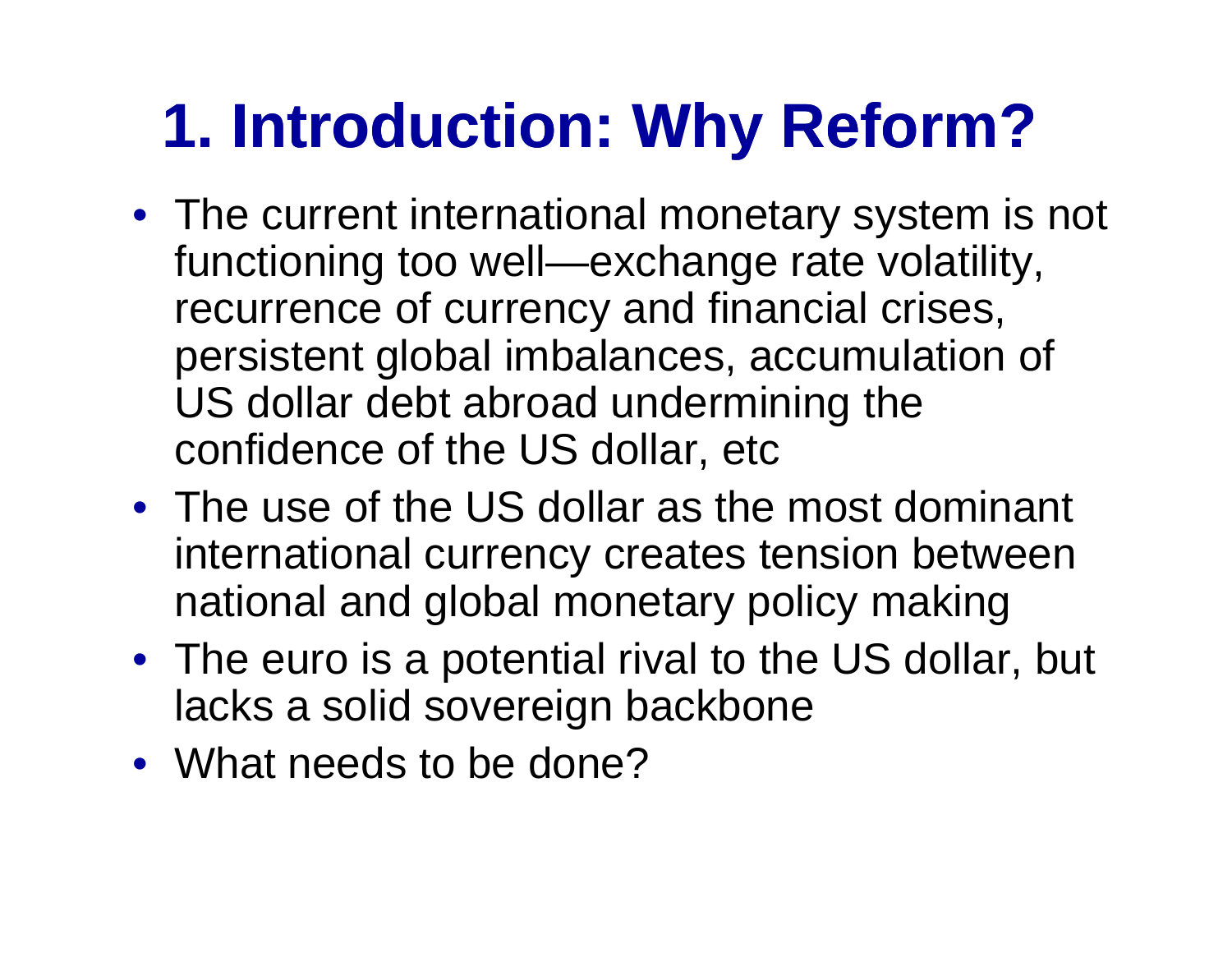# **2. Big Ideas**

- **Global single currency system**
- **SDR-based system based**
- **T i tit t bilit Tripartite currency s e stability**
- **Multi-p yy olar currenc currency system**
- **Not so big an idea: improved functioning of the dollar standard**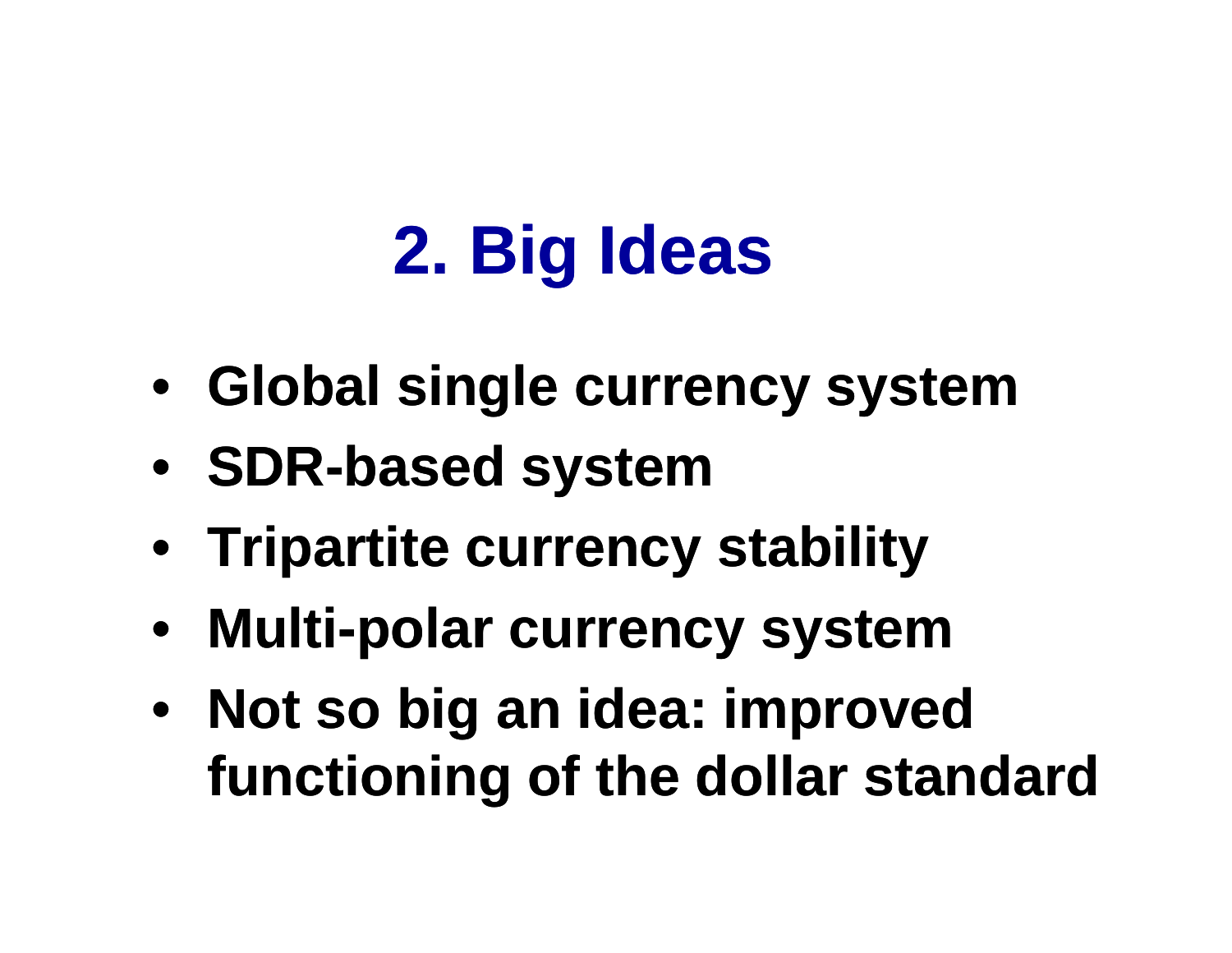### **(1) Global single currency system**

- The world's major countries adopt a common single currency backed by a single monetary policy (Richard N. Cooper 1987) and <sup>a</sup> unified fiscal policy (new lesson from Greece), while other countries may peg their exchange rates to the common currency
- Usefulness of money can be maximized under a set of conditions, such as optimum currency area criteria
- Consistent with a highly integrated global economy

#### **But**

- Are the advanced countries ready to work with each other and with large emerging economies?
- Are China, India etc ready to join the single currency?
- The world's single most influential central bank may not be under competitive pressure to achieve low inflation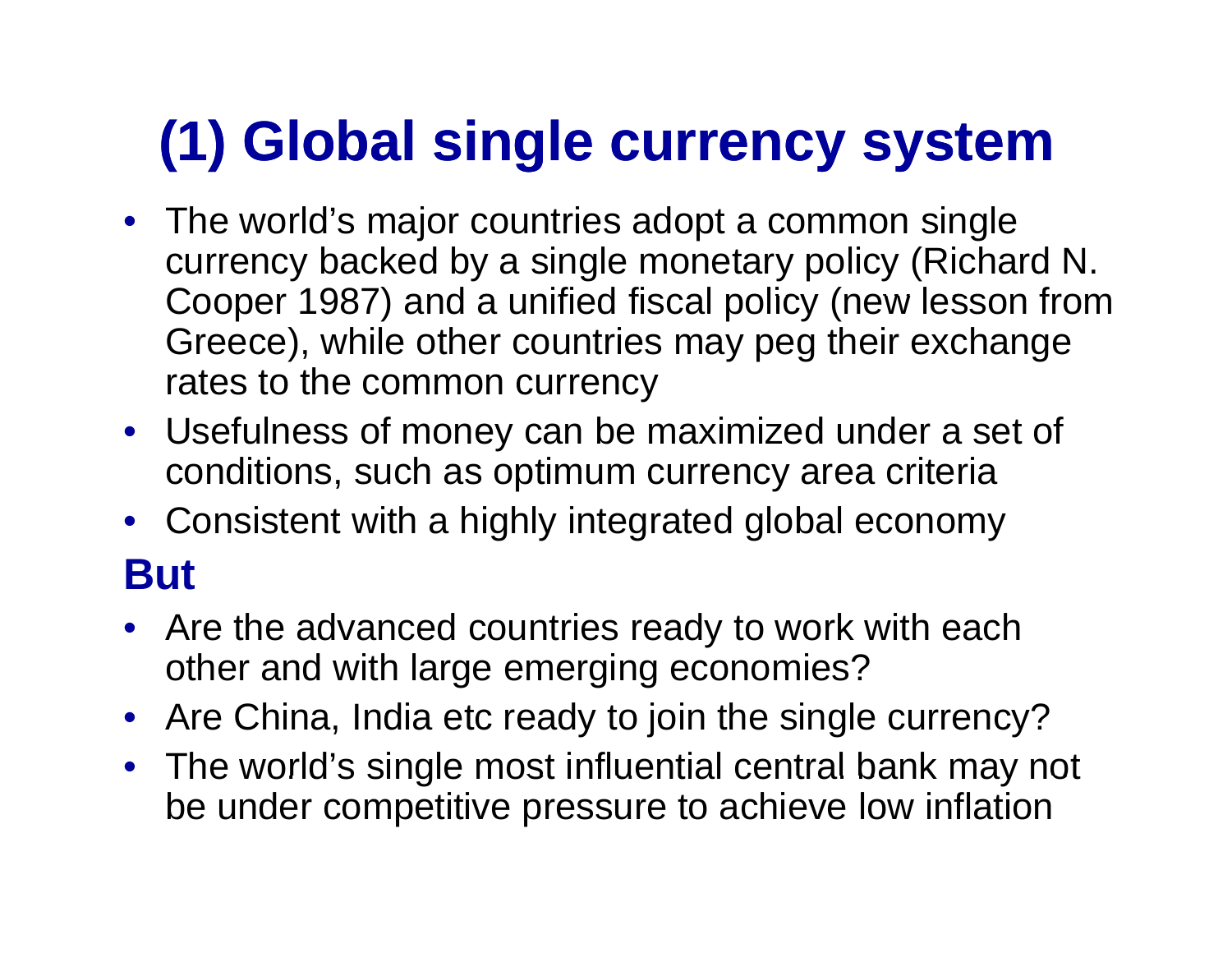### **(2) SDR SDR-based system based**

- SDR as an international currency—for foreign exchange reserve holding, denomination of international trade, investment and financial transactions, etc—in parallel with other major international currencies (Zhou 2009, Stiglitz 2010)
- More balanced than a national-currency based system
- Requires market development of SDR instruments, a settlement and clearance system, and a quasi-central bank (IMF?) to regulate the supply of SDR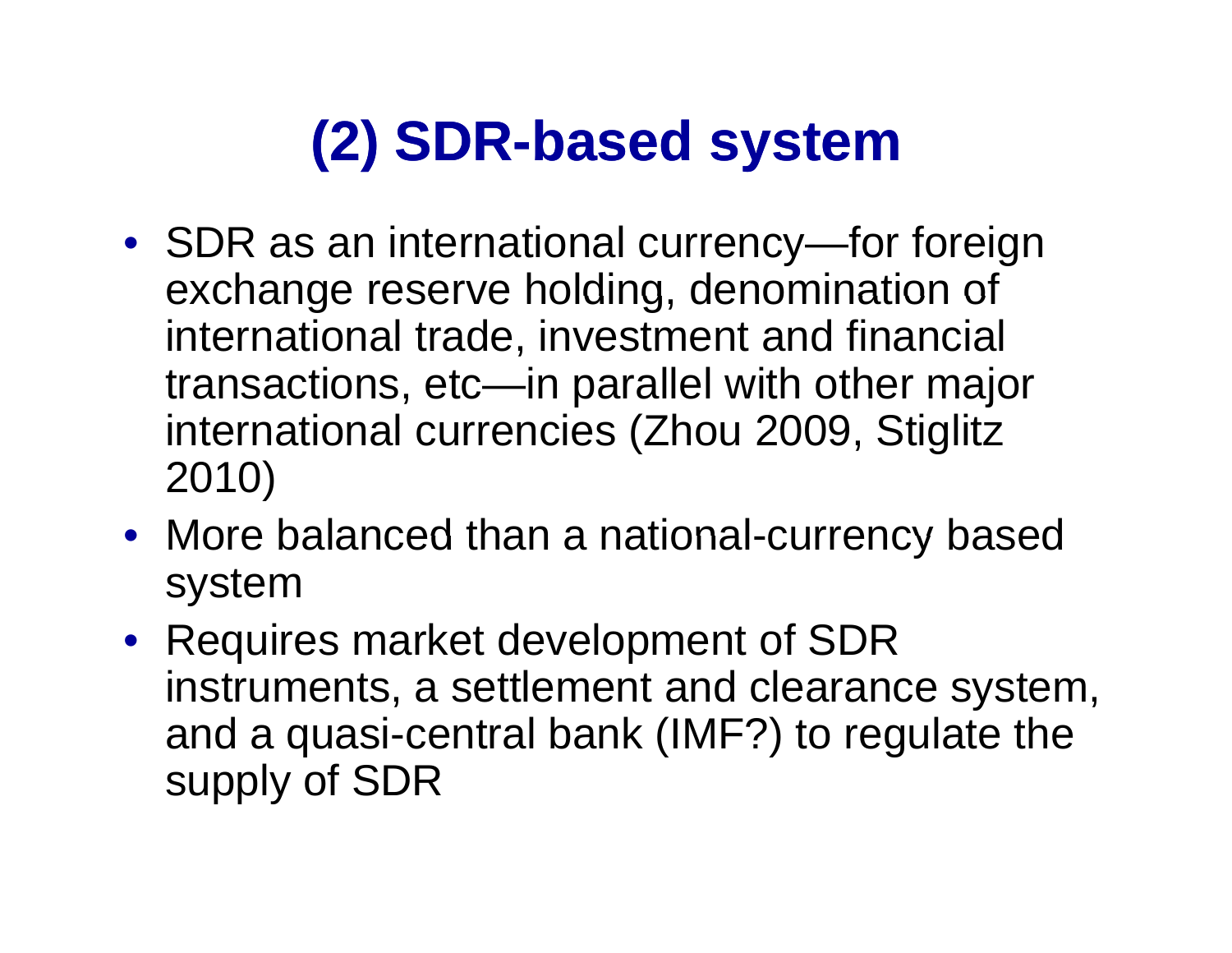### **(3) Tripartite currency stability**

- The world major currencies' exchange rates particularly the US dollar, euro and yen—are stabilized (a la Ronald McKinnon 1974, 1988)
- Can the system work with or without involving major emerging economy currencies like the Chinese yuan?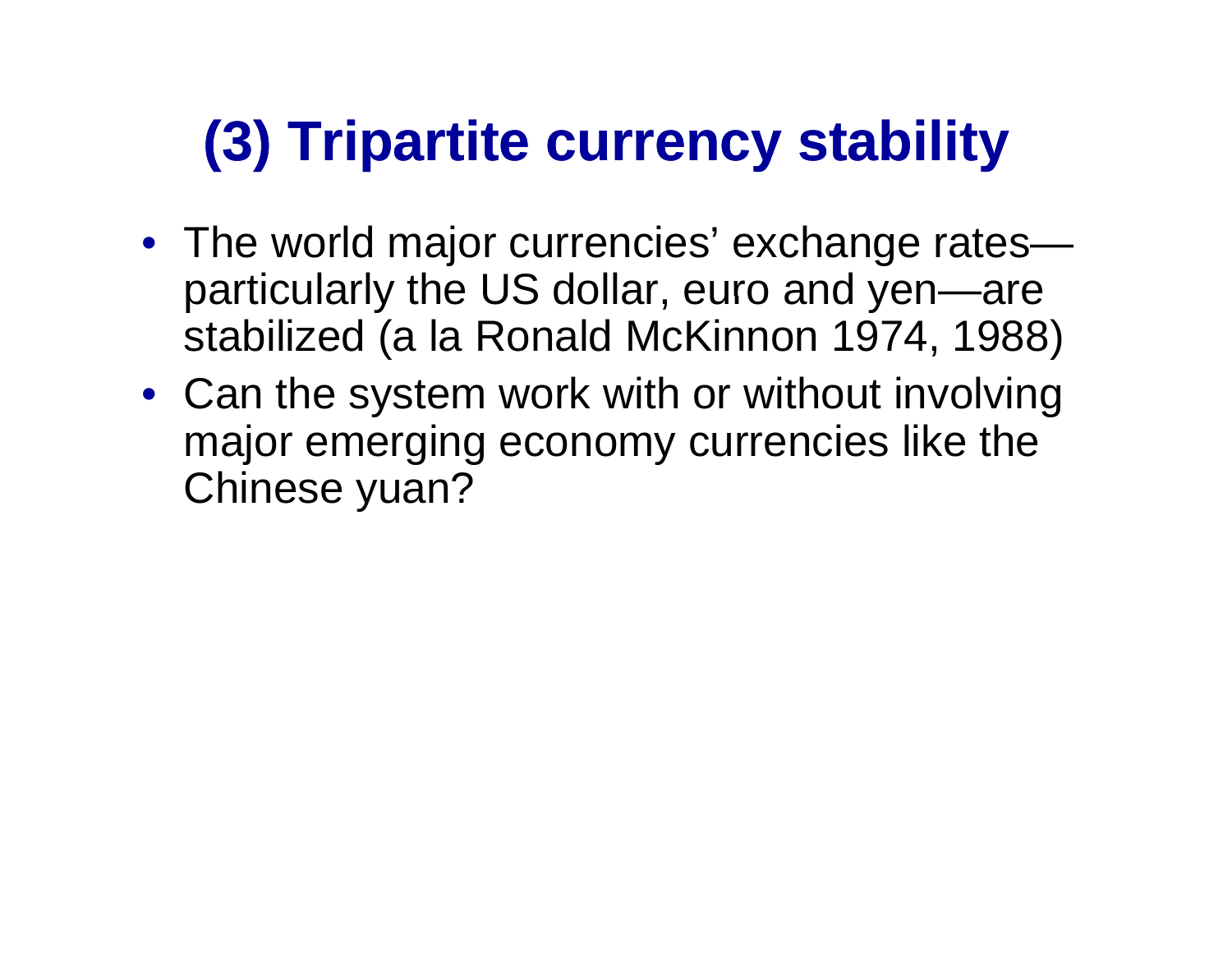### **(4) Multi-polar currency system**

- Competition among the world's major reserve currencies can induce disciplined economies policies in reserve currency countries
- $\bullet\,$  The euro needs to develop a solid sovereign backbone through integrating fiscal policy
- Asia needs to develop its own regional reserve currency through the evolution of the Chinese yuan as an international and convertible currency, or through the creation of an Asian currency basket, like an Asian currency unit (ACU)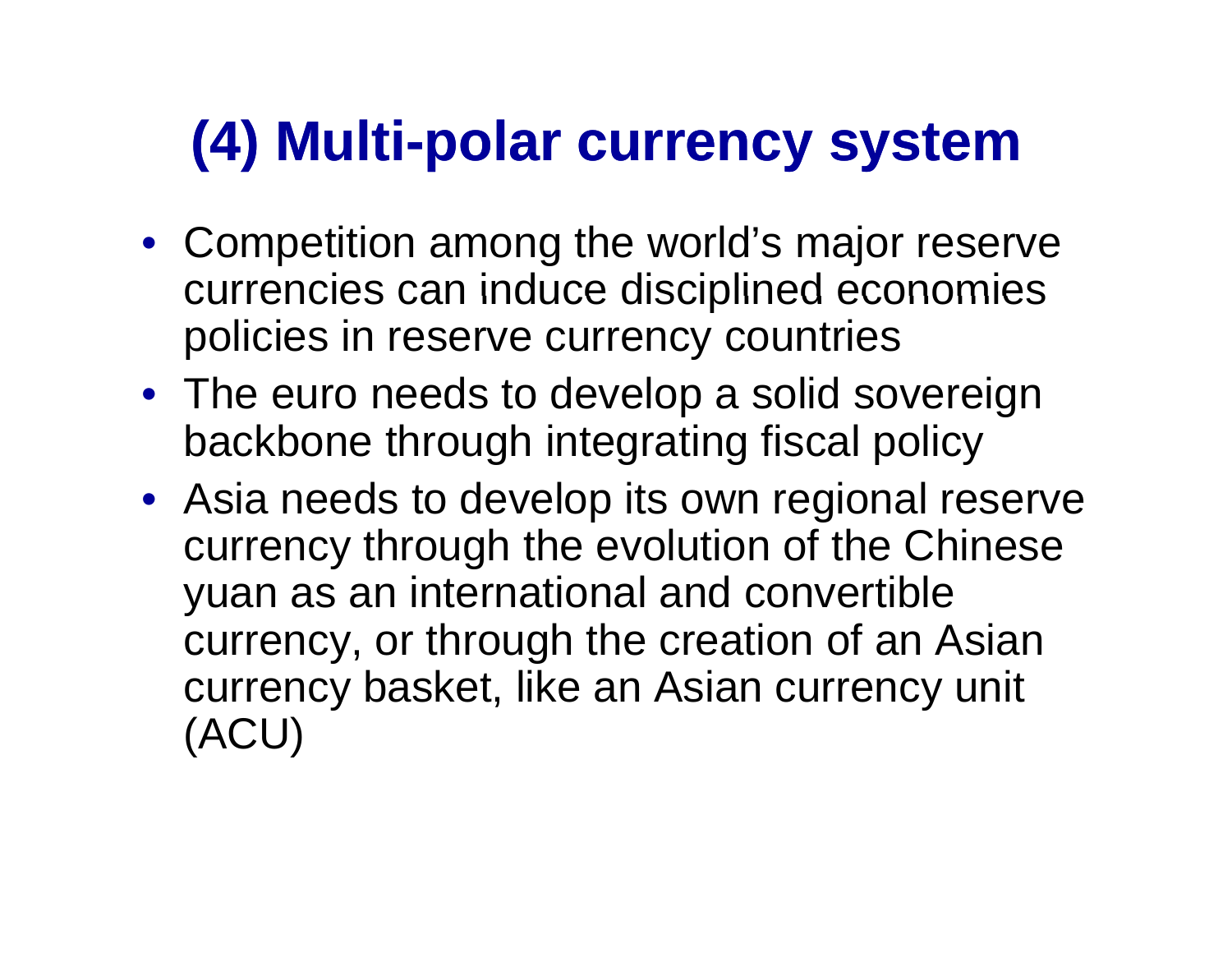### **(5) Not so big an idea: I d f ti i f th d ll Improve function ing o the ollar**

- Disciplined macroeconomic policy by the US including the restoration of fiscal sustainability
- Reduction of current account deficit
- Provision of US dollar liquidity at the time of dollar liquidity crunch
- Greater exchange rate policy coordination at the time of sharp, rapid fluctuations among major exchange rates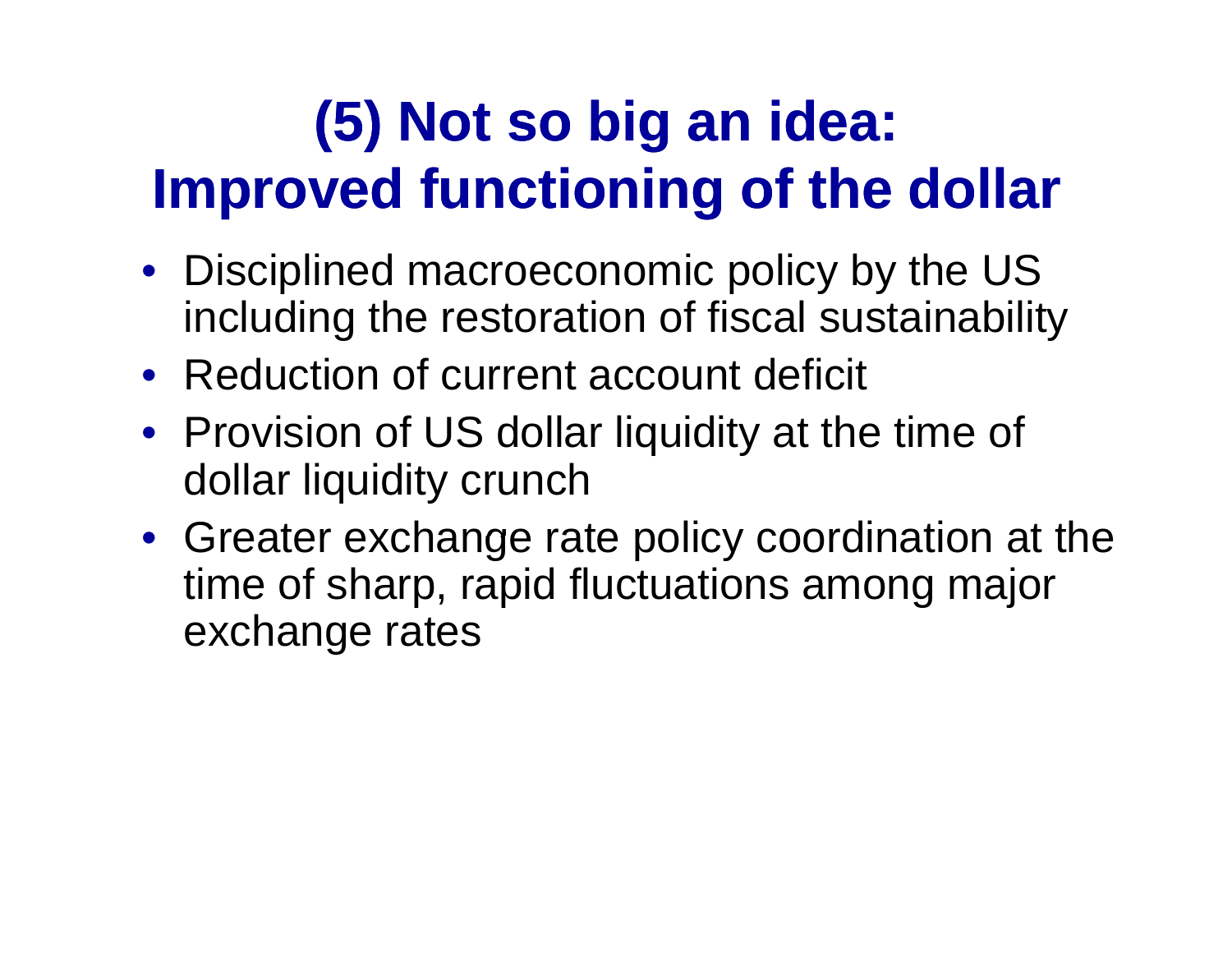# **3. Volatility of Capital Flows and Exchange Rates**

- **Asian currency crisis of 1997 1997-98**
- **Two episodes: Indonesia (summer 2005) and Thailand (December 2006)**
- Global financial crisis and a mini**won crisis (fall 2008)**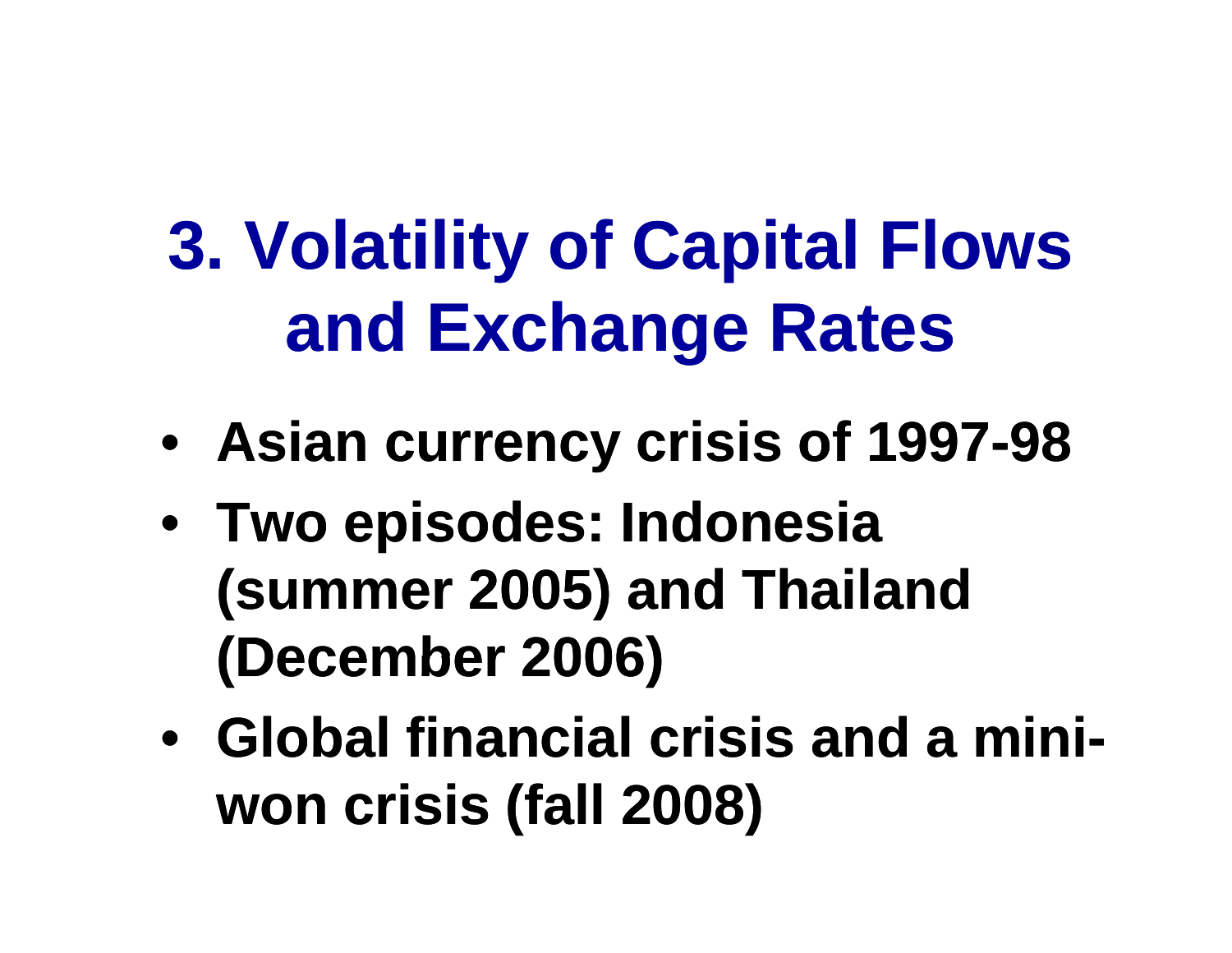### **() y 1 Asian currenc currency crisis of 1997 1997-98**

#### **Twin crises: Banking & capital account crises**

- Economic boom & overextension of bank loans, financed partly by short-term capital inflows
- Relatively fixed exchange rates against the US dollar, encouraging capital inflows
- Exposures to double (currency & maturity) mismatches
- Reversals of capital flows and crisis contagion
- IMF interventions in Thailand, Indonesia and Korea, but not Malaysia (which used capital outflow control)
- The subsequent ASEAN+3 monetary and financial cooperation (CMI, ERPD, ABMI)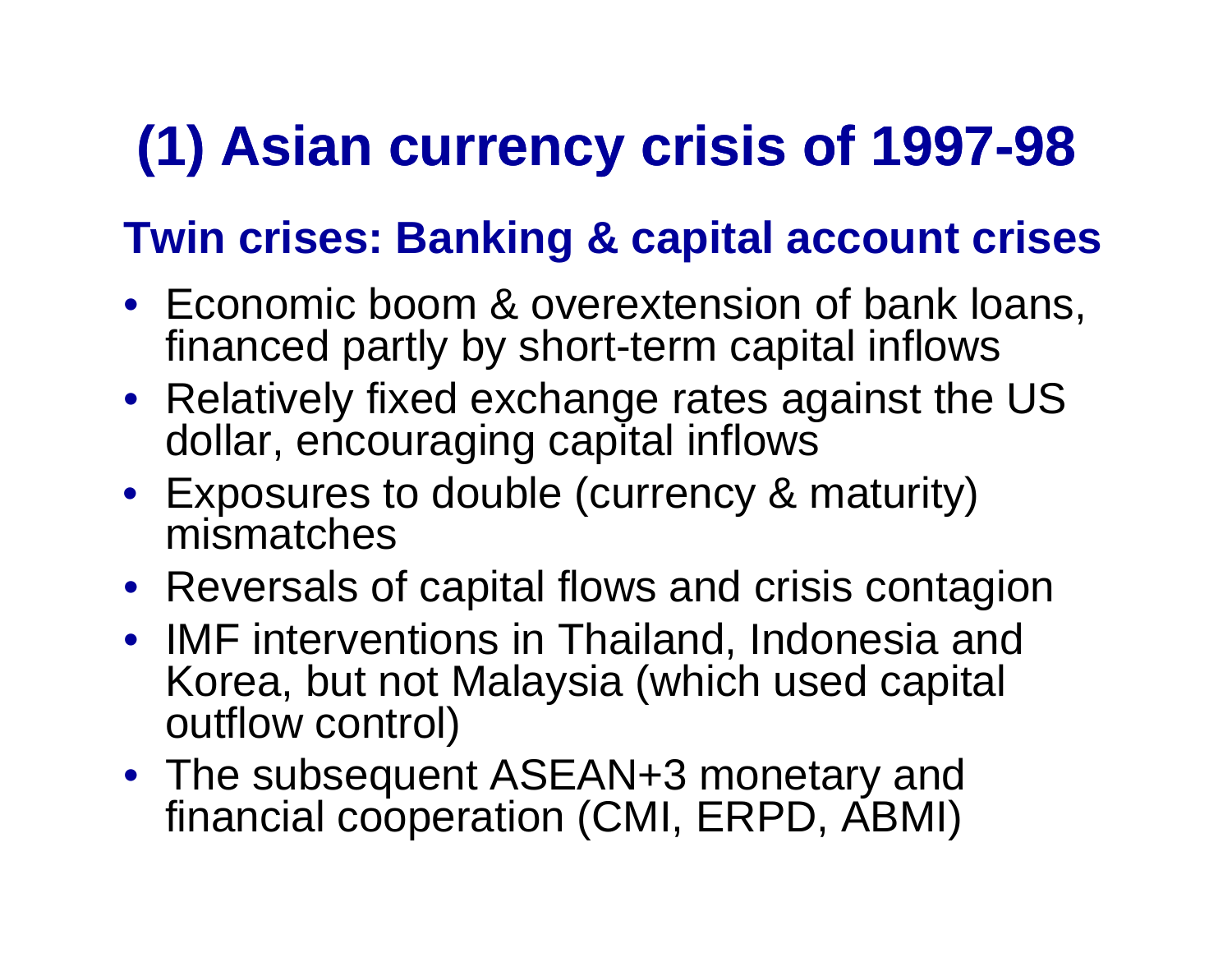#### **Rapid reserve loss & currency depreciation during the Asian financial crisis**

**Thailand**



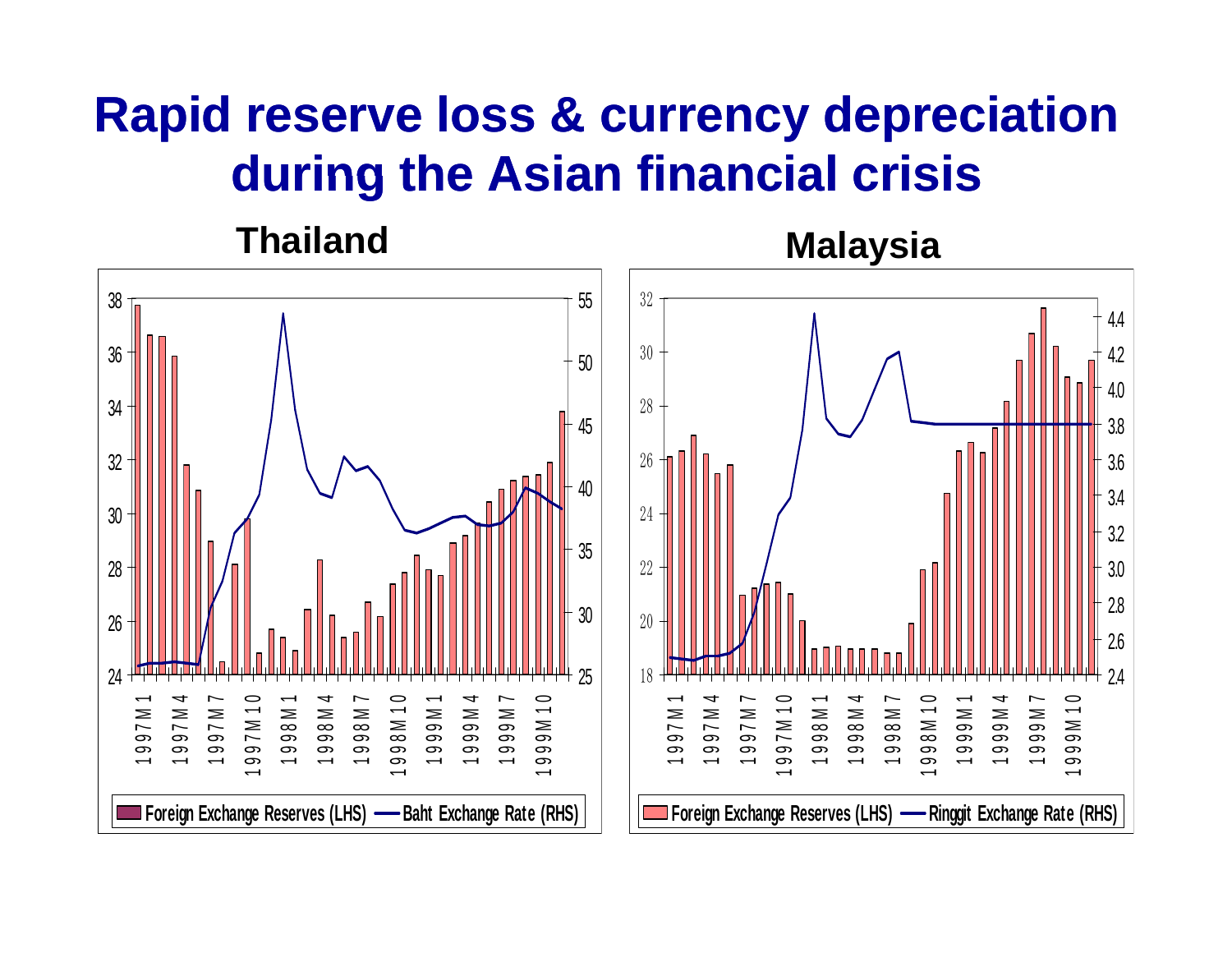#### **Indonesia and Korea were also severely affected in 1997 -98**

#### **Indonesia**



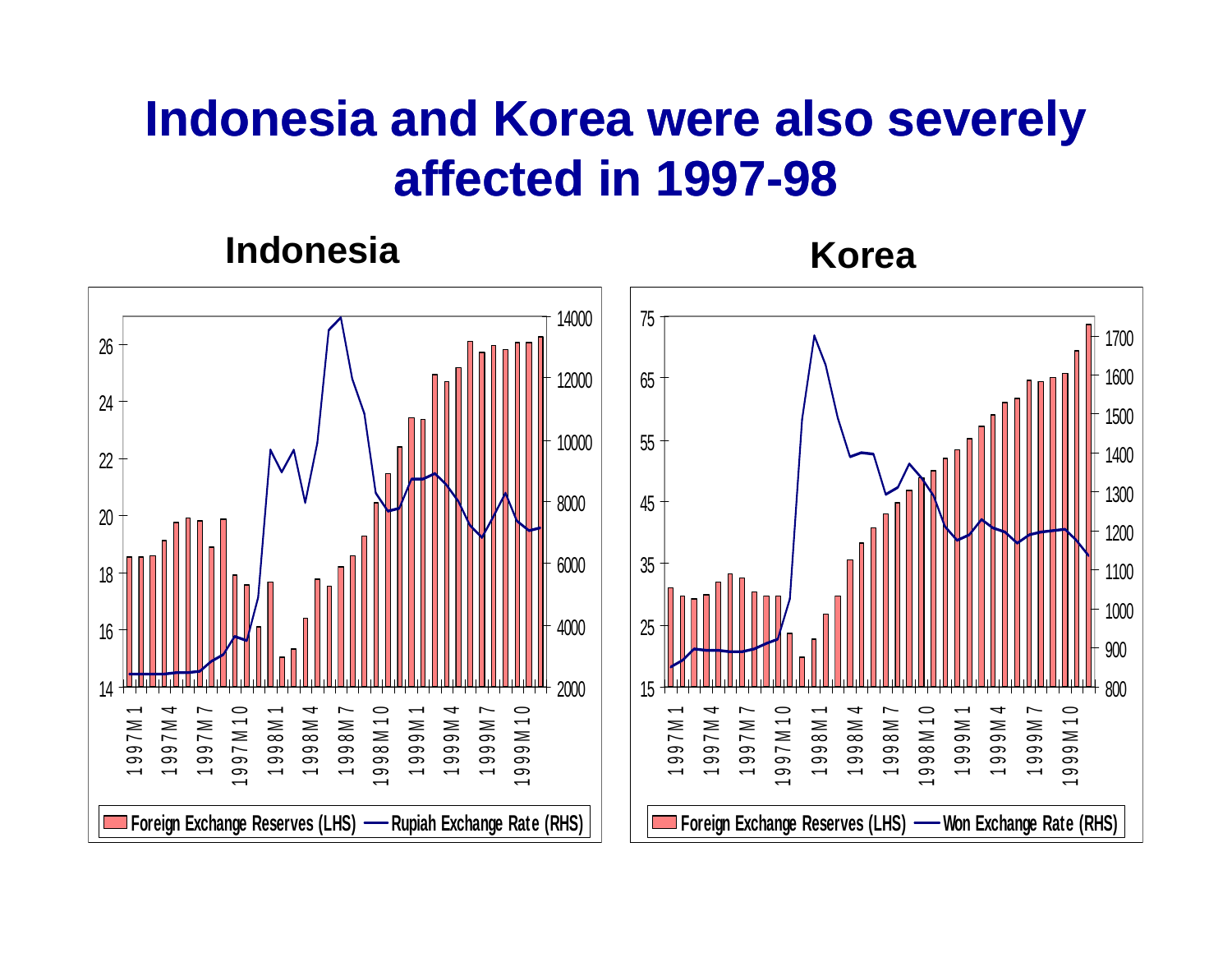### **(2) Recent episodes in Indonesia and Thailand**

#### **Mini rupiah crisis (summer 2005)**

- Rapid rupiah depreciation due to concerns over rising inflation and expanding fiscal deficits
- Policies to tighten monetary policy and reduce fuel-related subsidies stabilized the market

#### **Thai capital inflow control (December 2006)**

- Large inflows of capital throughout 2006 and upward pressure on the baht, causing loss of international price competitiveness vis - à -vis other ASEAN & China
- Capital inflow control, introduced in December 2006, caused a sharp decline in stock prices, and had to be modified in January 2007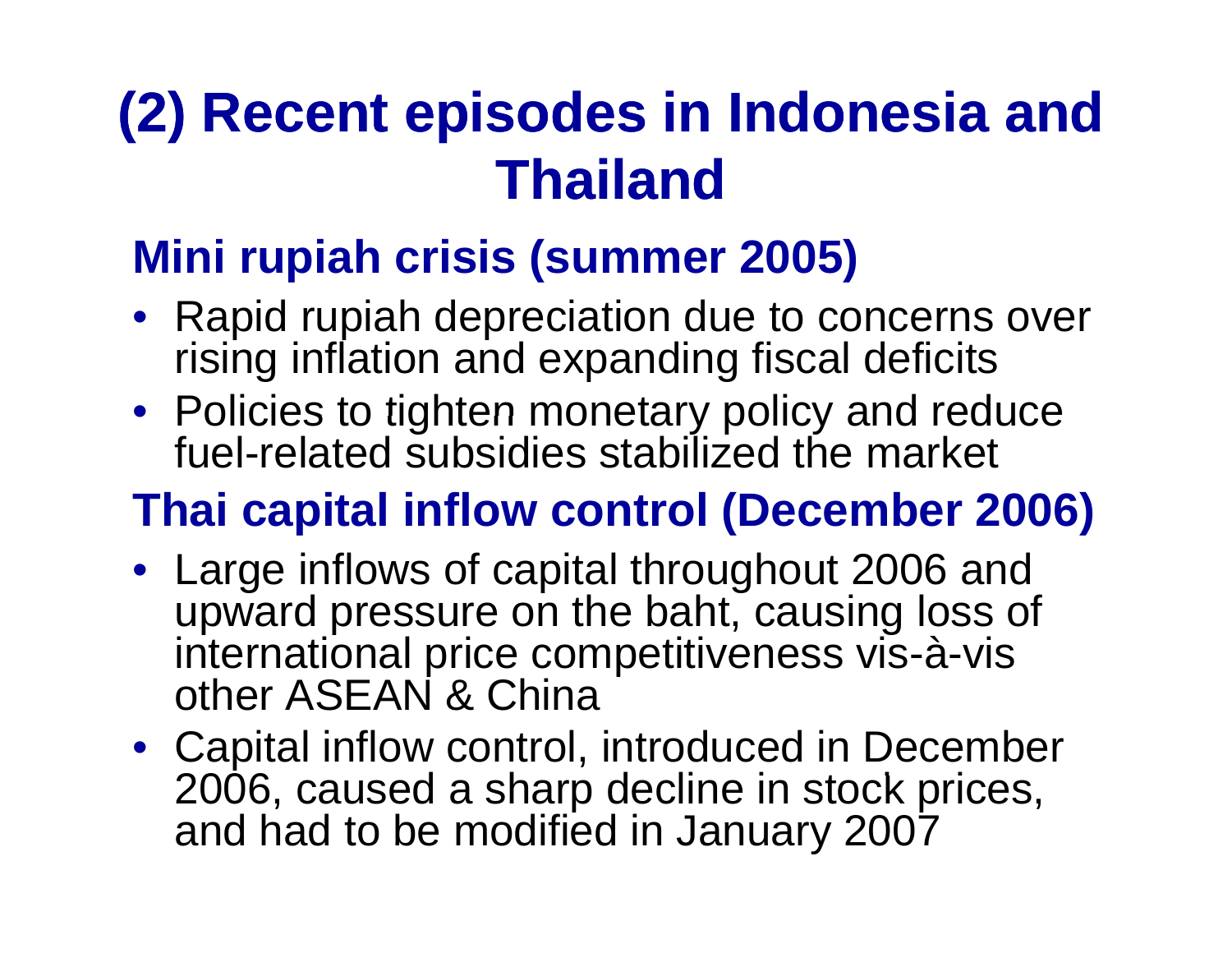#### **Rupiah mini crisis in Aug. 2005 and Thai capital control in Dec. 2006**

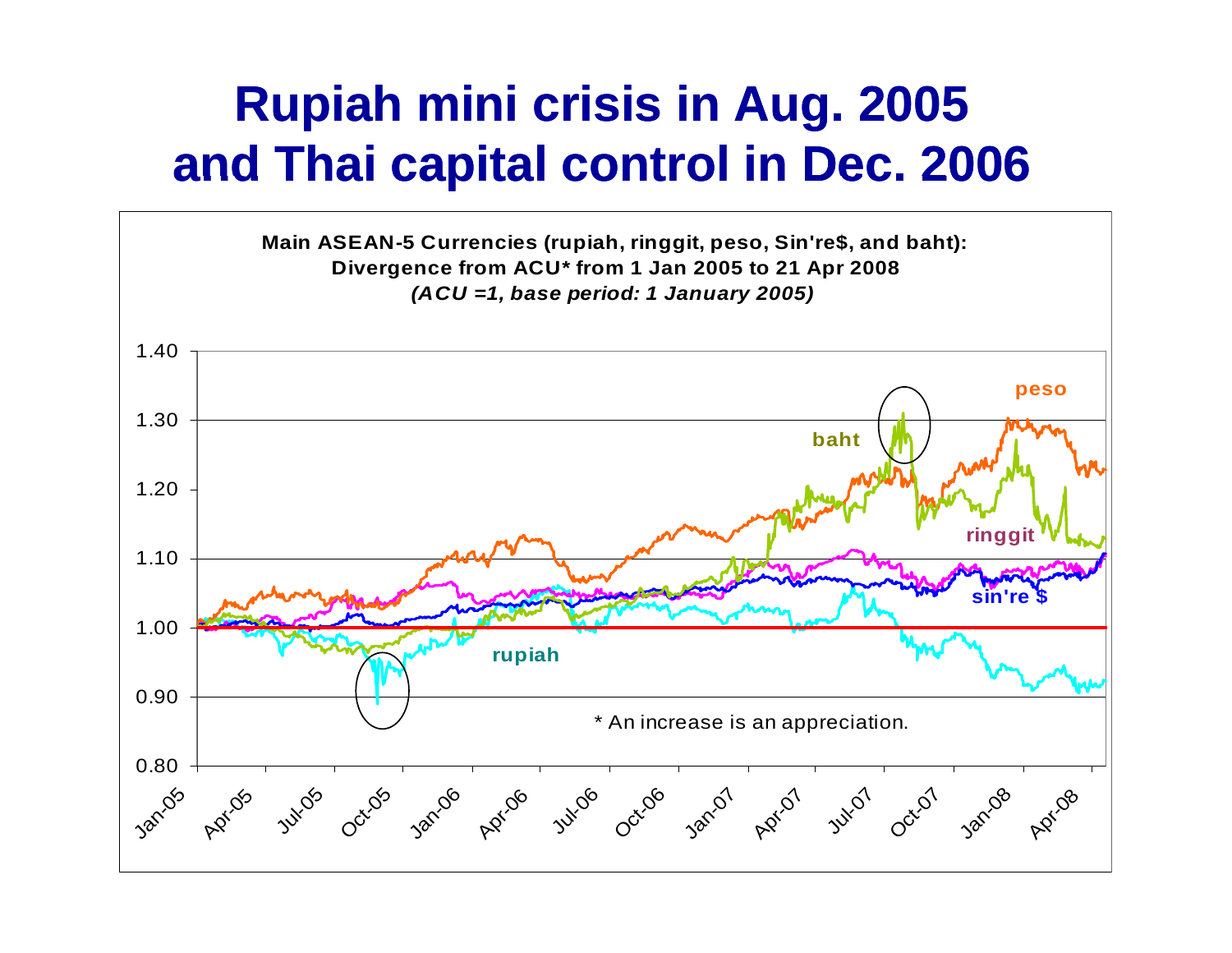### **(3) Global financial crisis and the mini -won crisis (fall 2008) won**

- Rapid capital flow reversals due to the outbreak of the global financial crisis in September 2008
- Loss of foreign exchange reserves (which had started since March 2008) from \$264 billion to below \$200 billion in November
- Won depreciation (which had started since November 2007) from 907 won/\$ (Oct. 2007) to 1,483 won/\$ (Nov. 2008)
- Unwilling to go to the IMF or CMI (which is tightly linked with IMF), the Korean authority secured a linked with IMF), the Korean authority secured a<br>\$30 billion currency swap line from the US Fed and activated the swap, which helped stabilize the won
- In 2009, the low won helped export recovery and reserve accumulation to 249 billion in September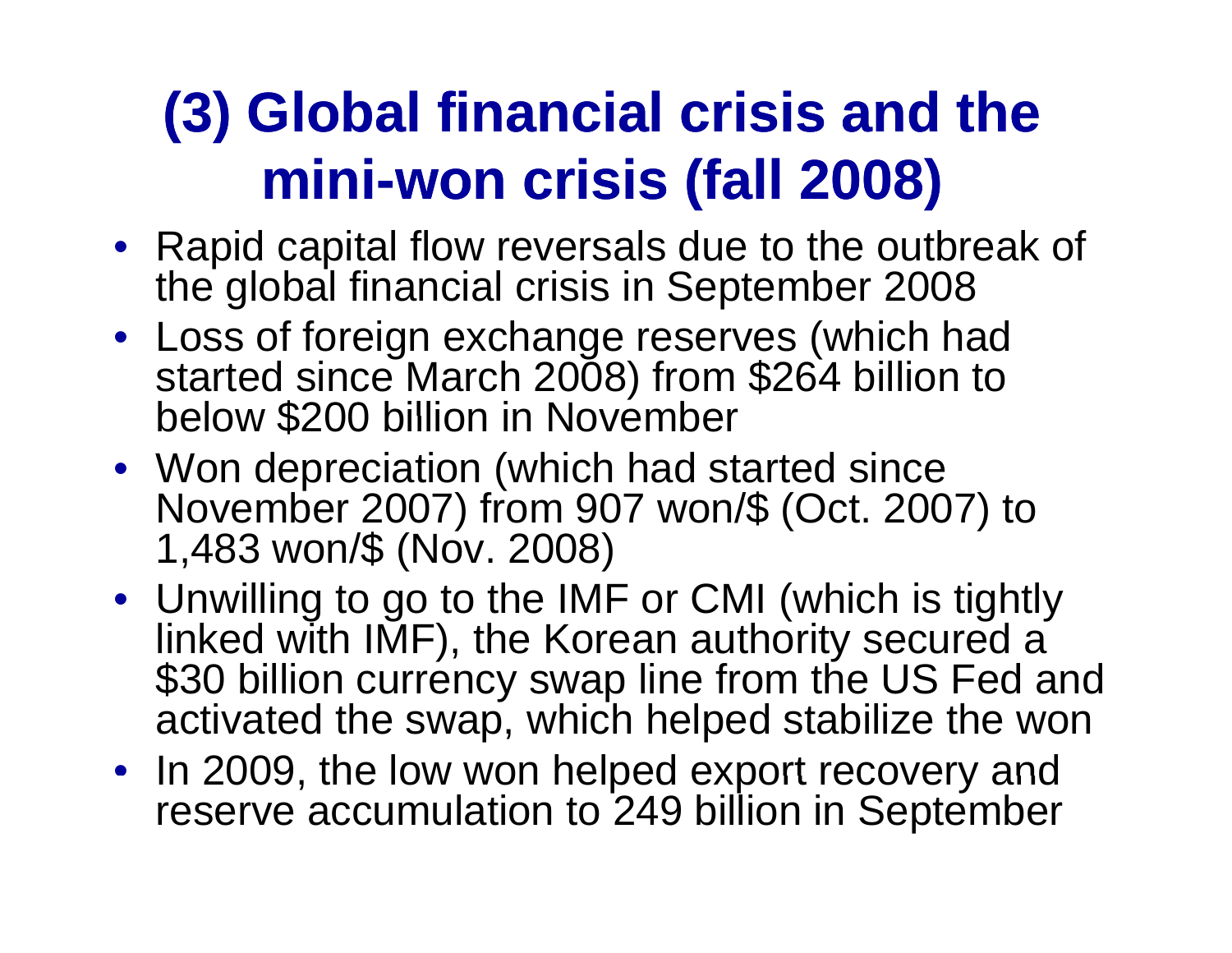#### **A rapid (temporary) loss of reserves and won & rupiah depreciation in 2008 & -2009**



*Source*: IMF, International Financial Statistics, online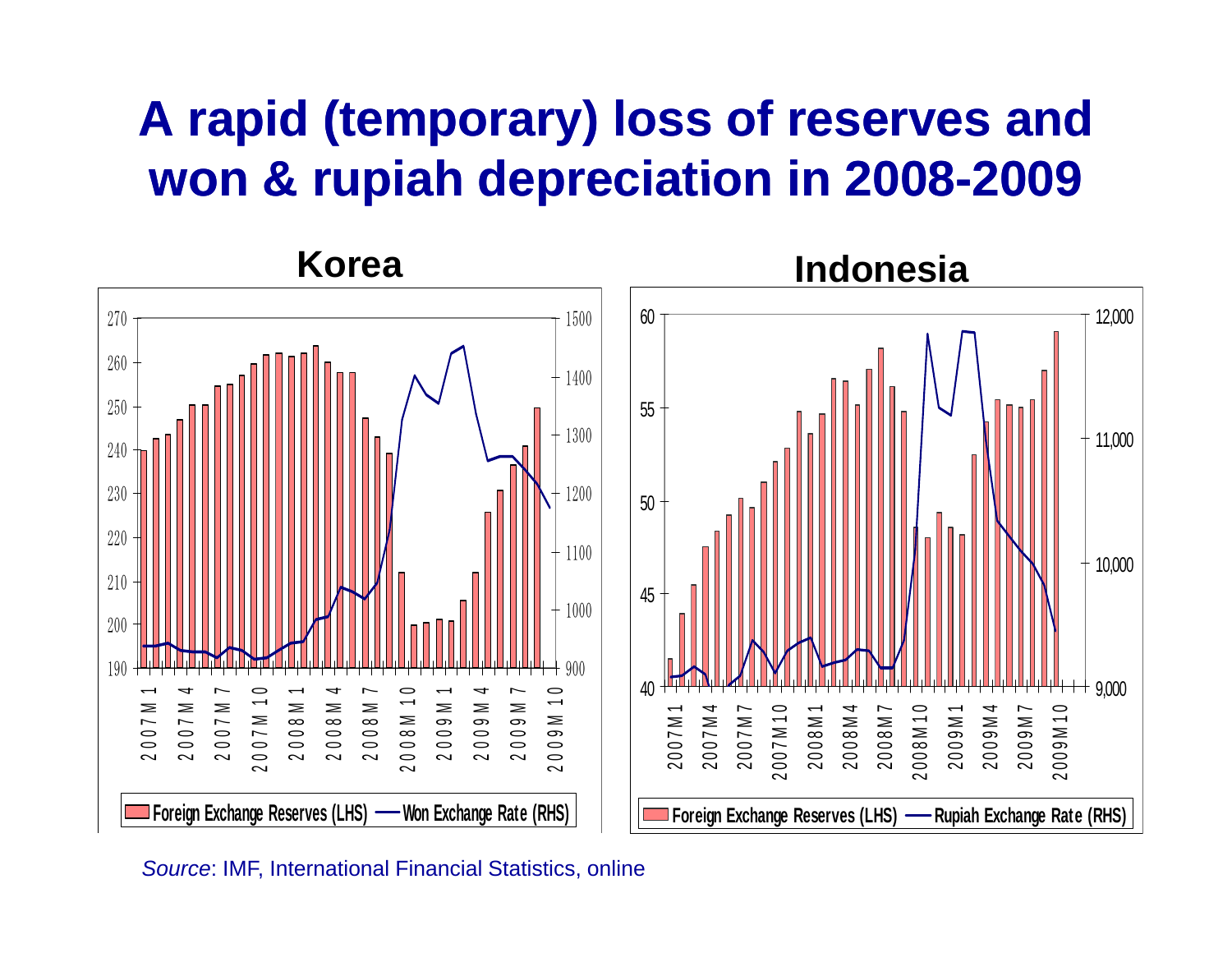#### **The yen and won began to deviate from early 2005 and the divergence has widened the widened**



*Source*: IMF, International Financial Statistics, online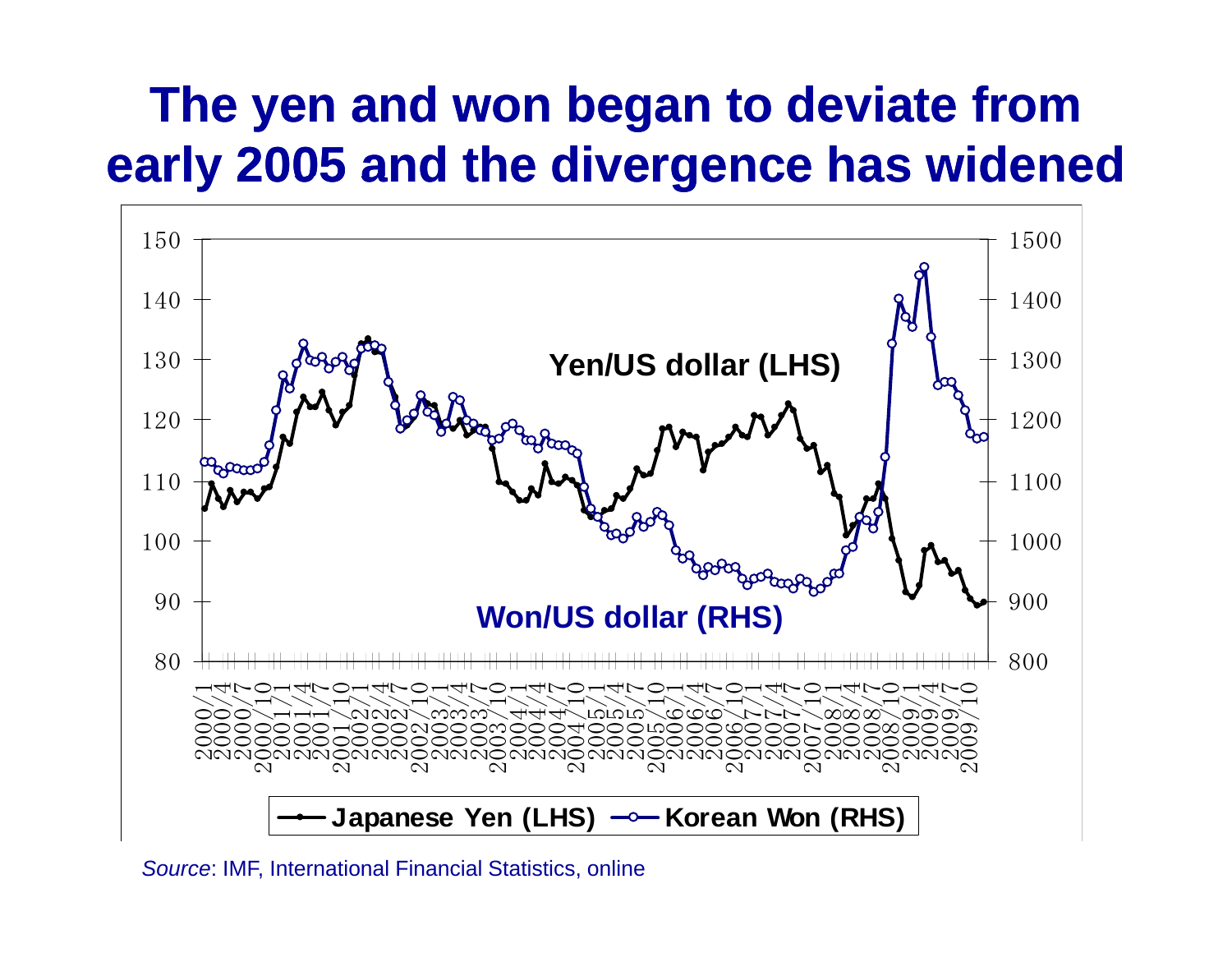### **Lessons from the Korean minicurrency crisis**

- Supervise banks so they manage external foreign currency positions (assets & liabilities, including maturity mismatches) in a prudent way
- Deepen the domestic financial markets and make the currency (won) fully convertible internationally
- $\bullet\,$  Avoid excessively large exchange rate fluctuations
- Strengthen global and regional financial safety nets
	- remove IMF stigma
	- **-** make CMIM more flexible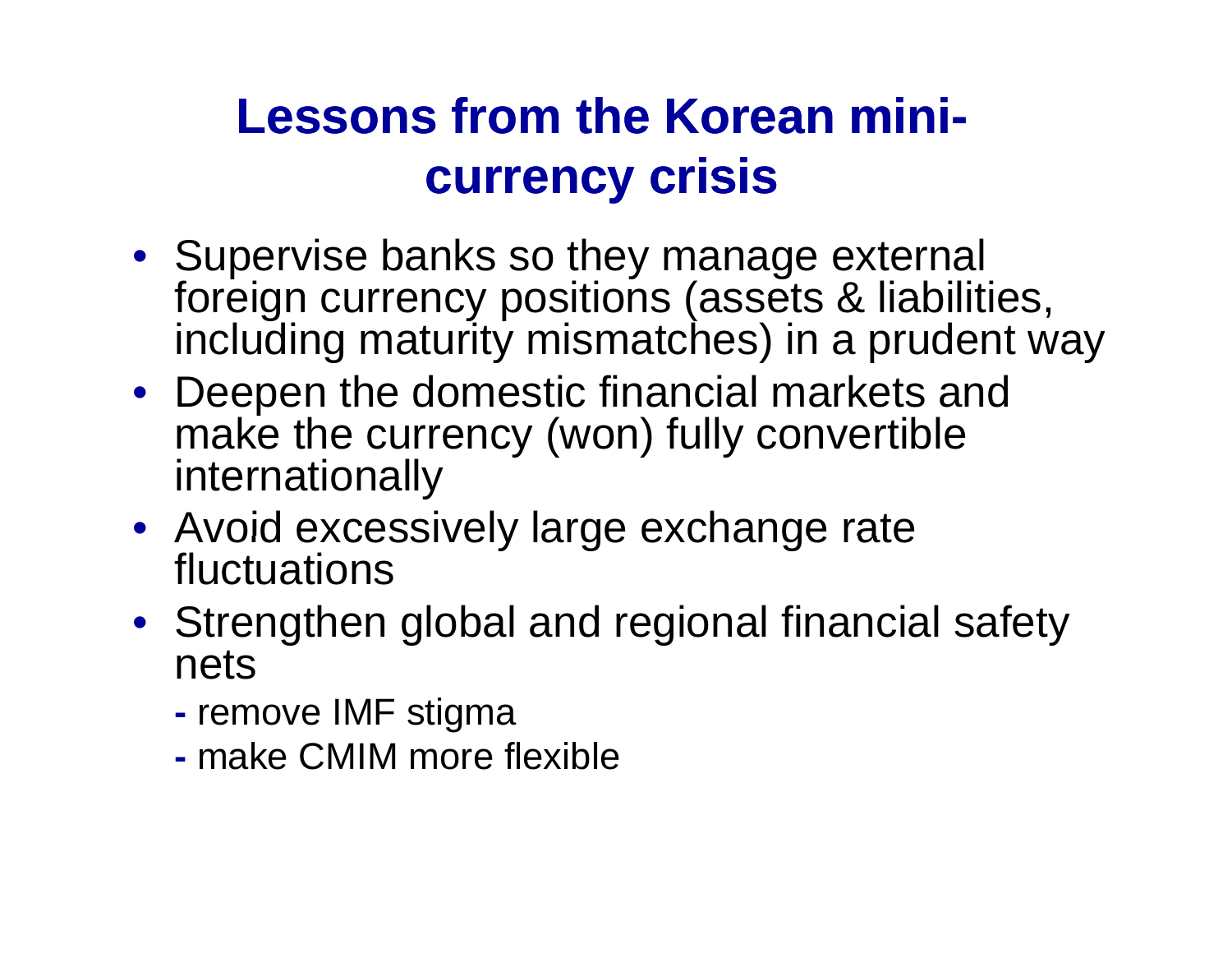# **4. What Needs to Be Done?**

- **Reduce exchange rate and capital flow volatility**
- **Stren g y then financial safet y nets**
- **Improve macroeconomicfinancial surveillance**
- **Promote currency internationalization (yuan won ) (yuan, won..**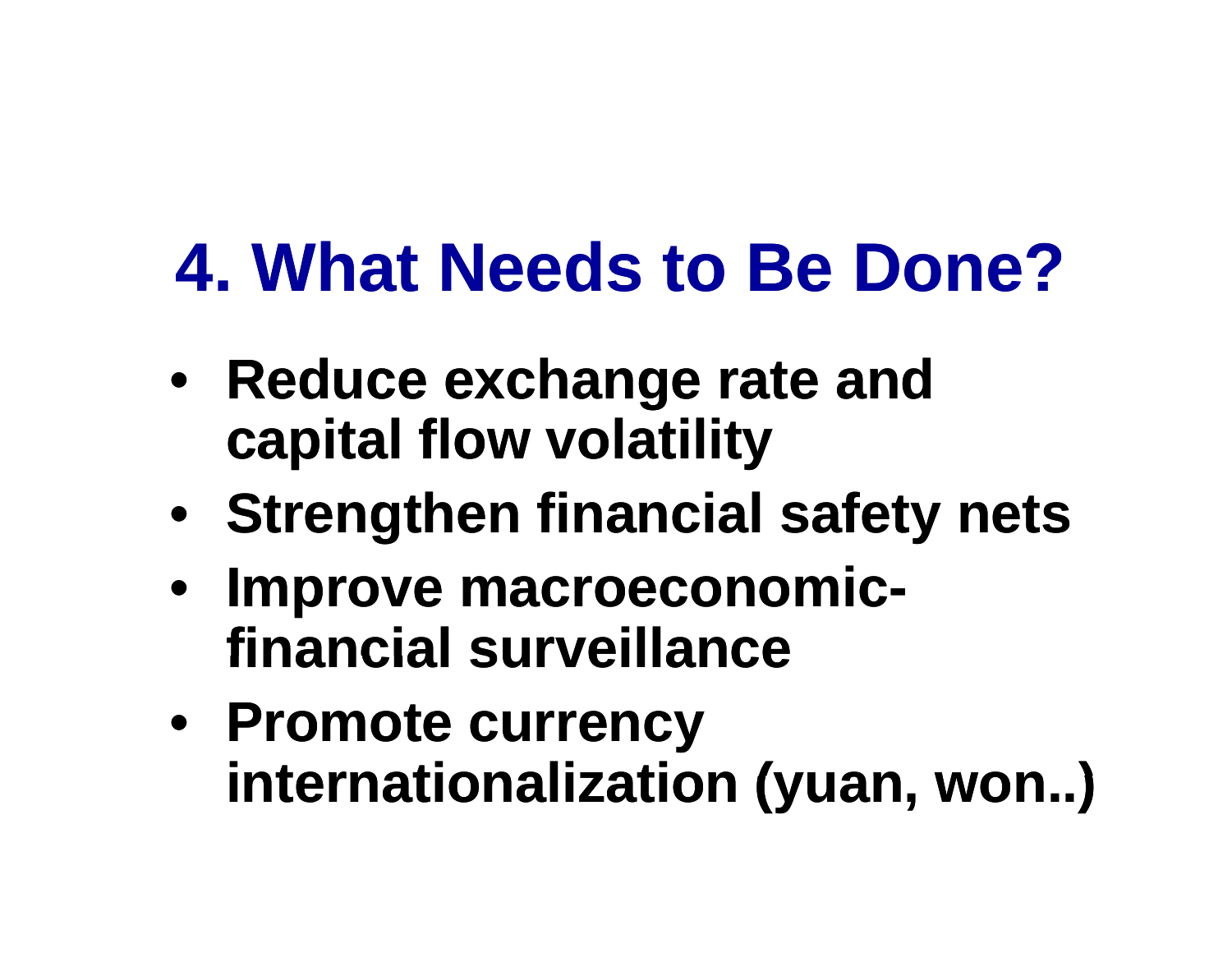### **(1) Reduce exchange rate and capital fl l tilit flow vo atilit y**

- Increase intraregional exchange rate stability by adopting either a common or country-specific currency basket system rather than pegging to the dollar
- For this purpose strengthen exchange market monitoring, by using Asian currency unit (ACU) indexes
- To stem volatile short-term capital flows, use well-designed temporary—as opposed to permanent—capital controls in a coordinated way across countries that are targets of rapid capital movements, rather than individual countries reacting unilaterally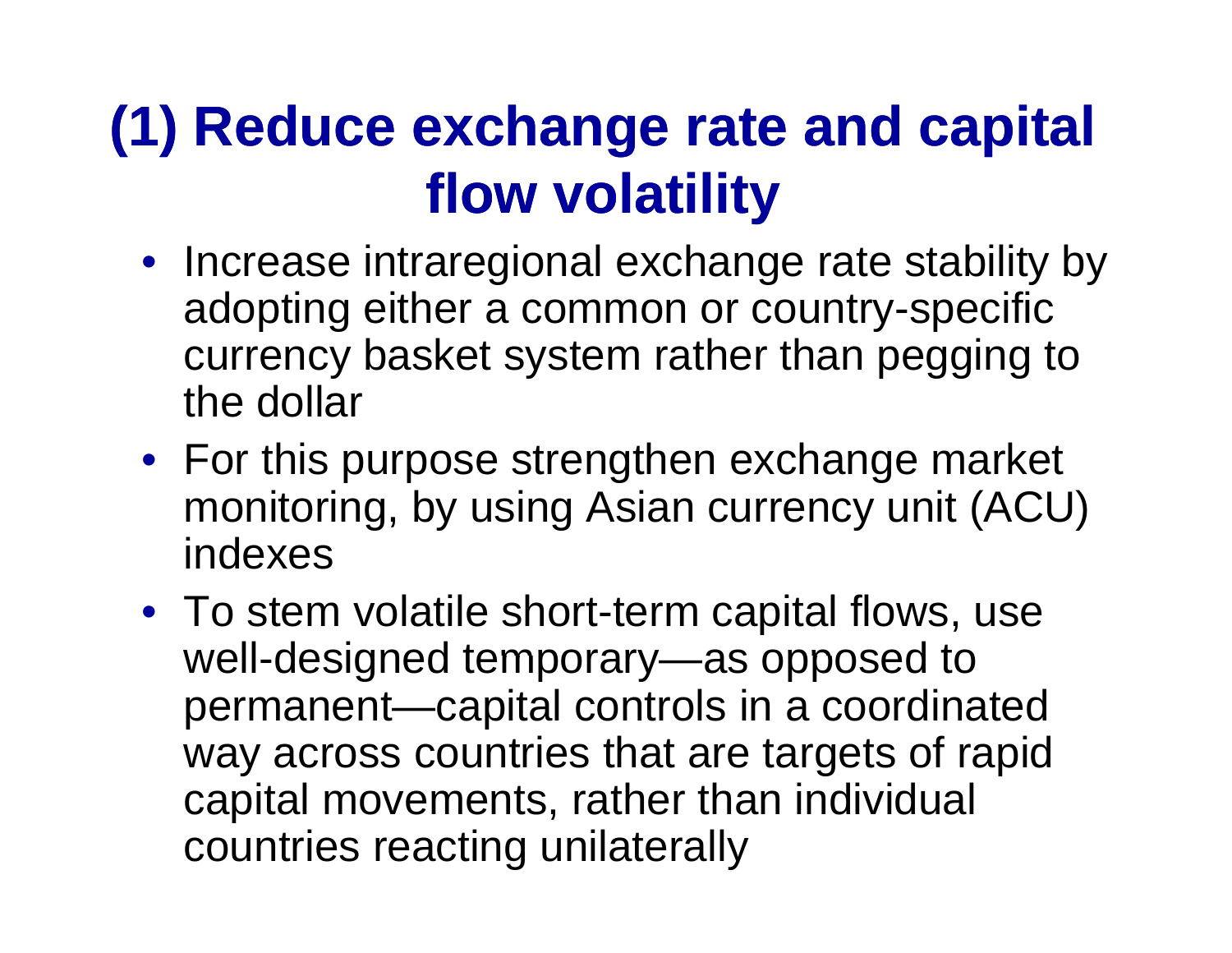### **(2) Strengthen financial safety nets**

- Improve IMF lending facilities that focuses on automaticity precaution in the event of externally driven financial turmoil through the strengthening of the FCL, introduction of a widely accessible PCL
- Strengthen the CMIM by introducing precautionary (non-crisis) facilities a la FCL
- Use the CMIM in a flexible manner at the time of externally driven financial turbulence without requiring conditionality or IMF links
- Improve the functioning of regional economic surveillance so that CMIM can be structurally delinked from IMF
- Explore how an independent CMIM can work with the IMF to define the menu of policy choices—to prevent a race-to-the-bottom in conditionality-based lending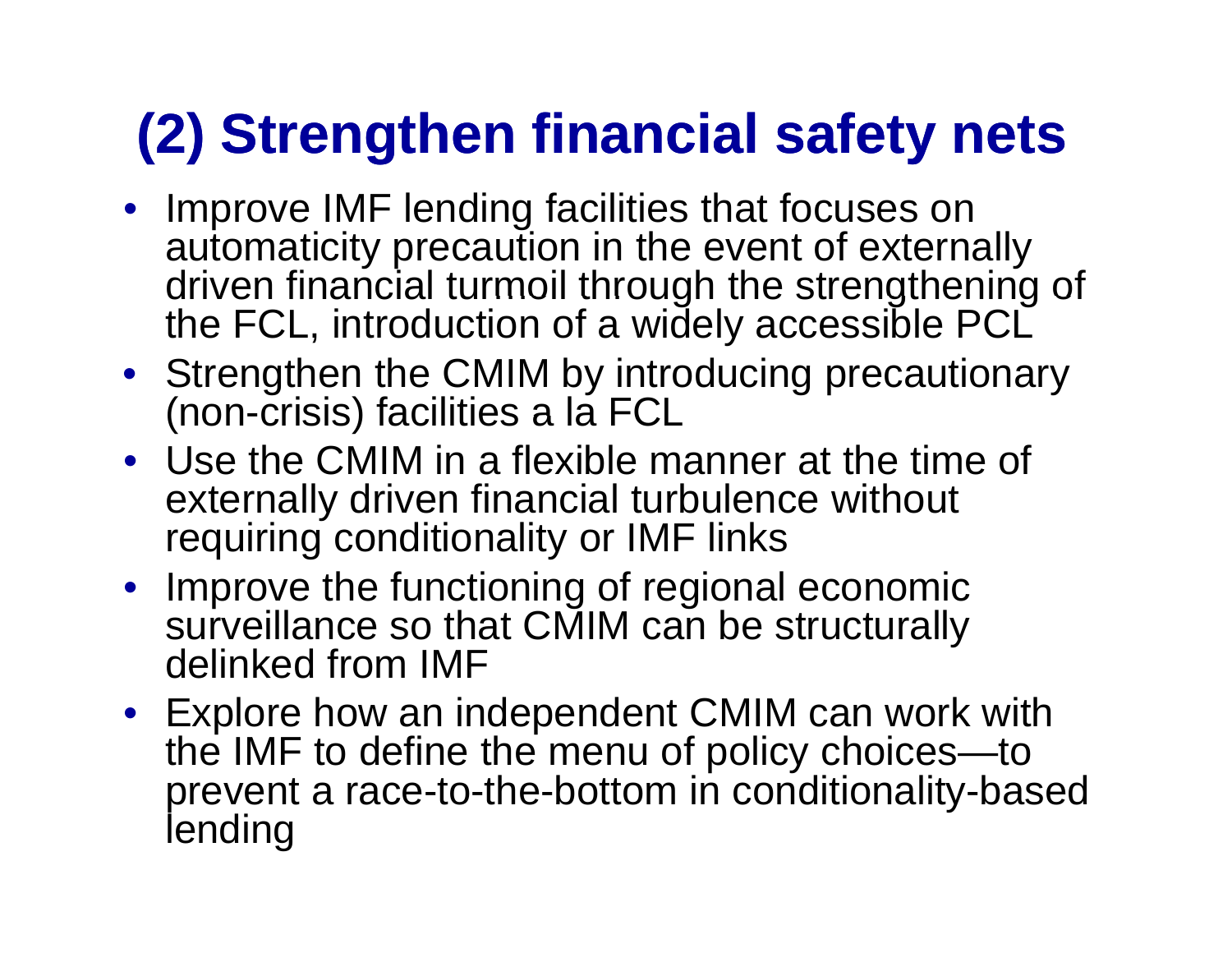### **(3) Improve macroeconomic macroeconomic-financial financial surveillance**

- Strengthen IMF surveillance over systemically important economies such as the  $US$ , EU
- Provide a newly established ASEAN+3 Macroeconomic Research Office (AMRO) with adequate resources to allow high-quality regional economic surveillance
- Develop <sup>a</sup> regional framework for financial system stability through the establishment of an Asian Financial Stability Dialogue (AFSD) involving the region's finance ministries, central banks and supervisors—in helping standardize regulatory frameworks across countries and coordinating with BIS and FSB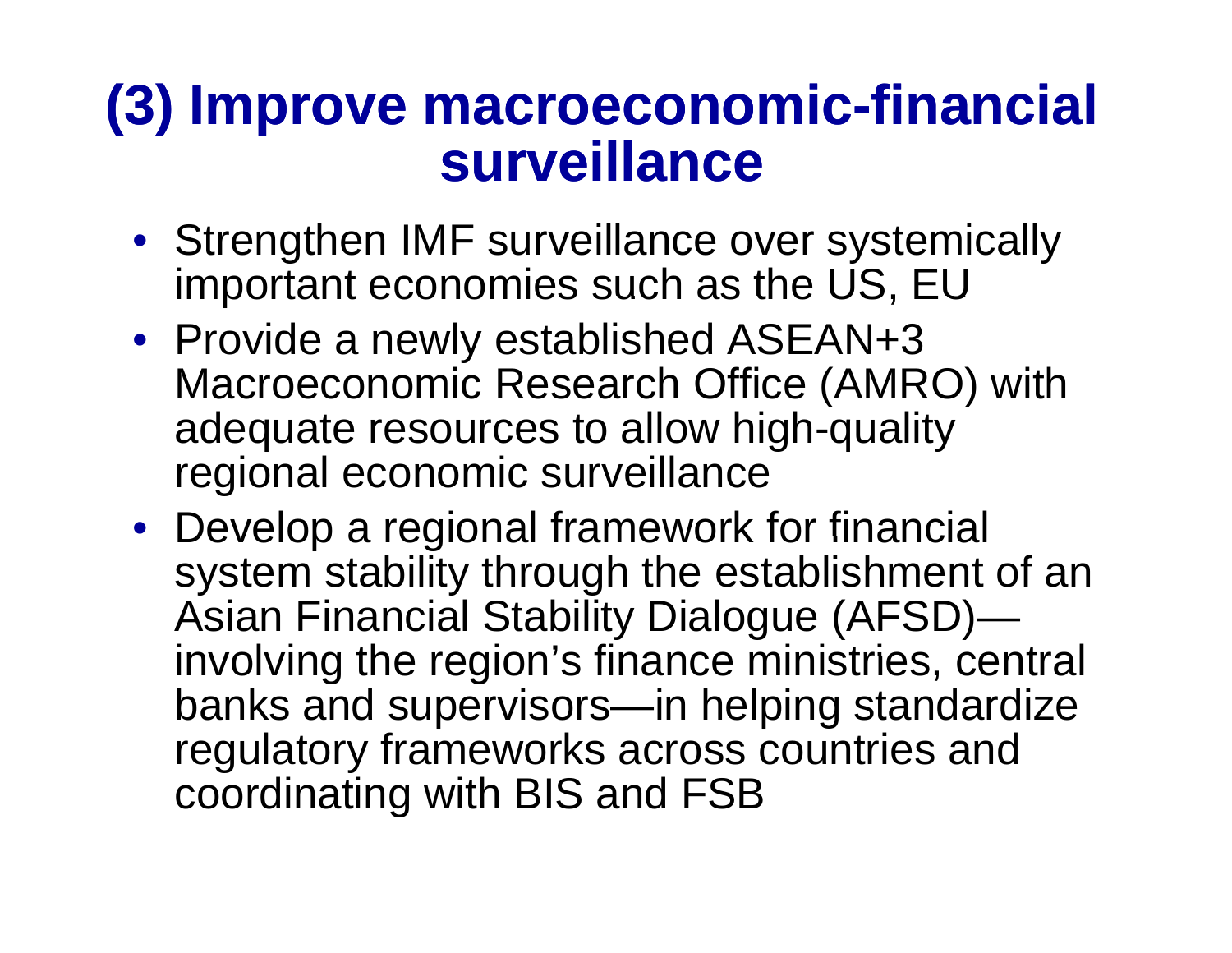### **(4) Promote currency internationalization**

- Accelerate the process of currency internationalization, and in some cases the process of making the currency fully convertible
- Develop and deepen domestic financial markets, including local-currency bond markets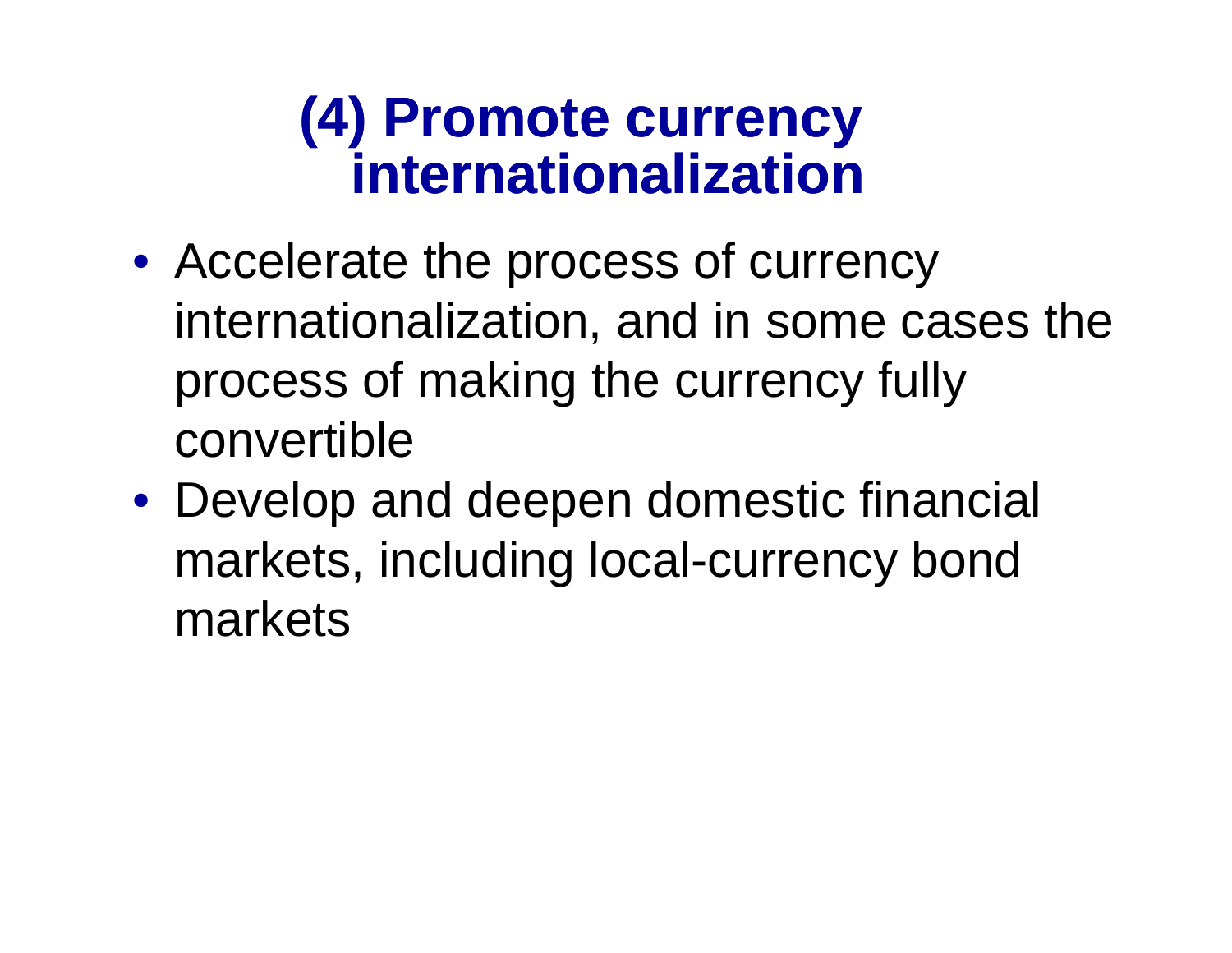# **5. Toward an Asian Monetary S t ys tem**

- $\bullet$ **A single currency for Asia? for**
- **National efforts and regional policy coordination**
- **Which currency as nominal anchor?**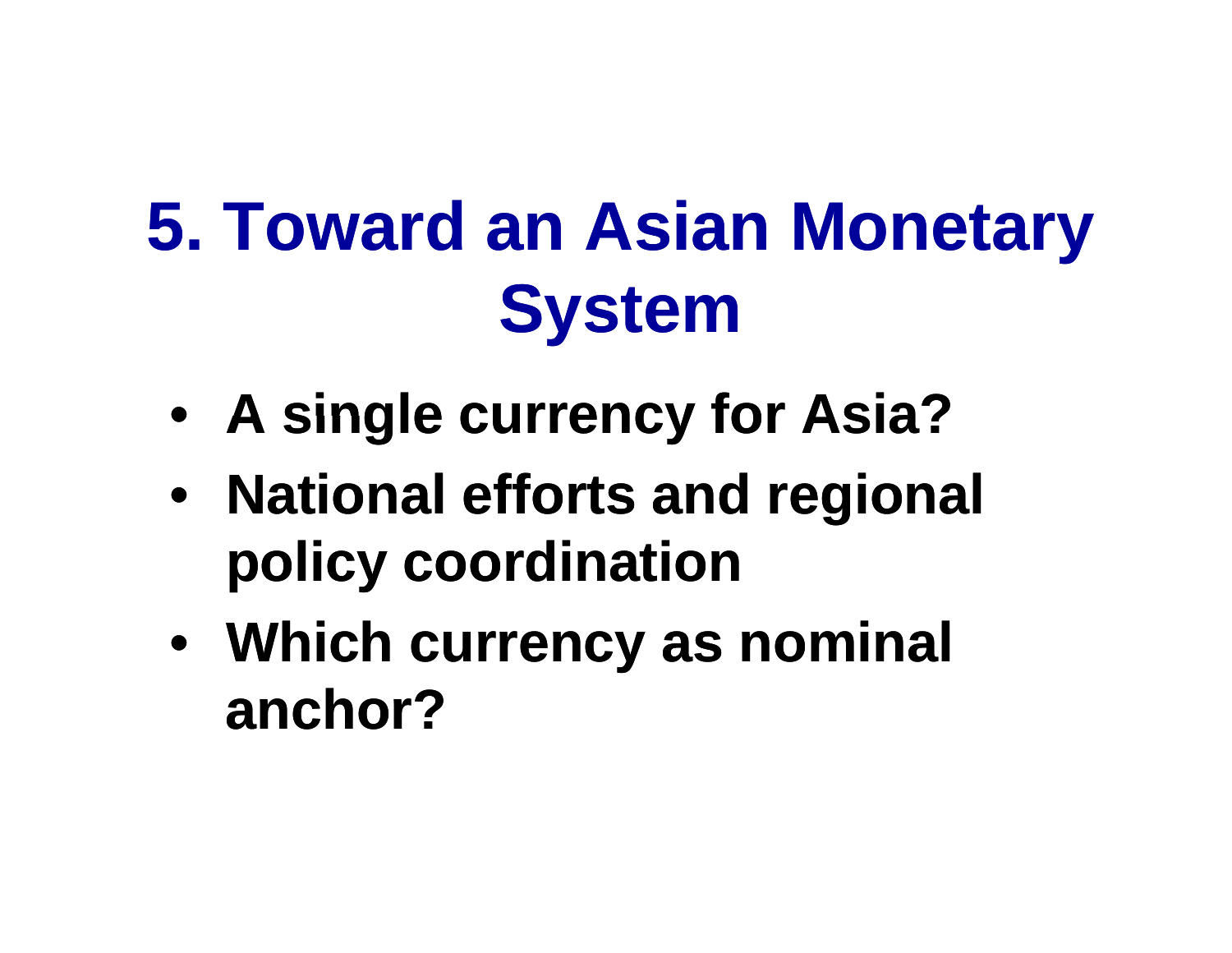### **(1) A single currency for the world's largest integrated region Asia? largest, region,**

- Asia is heading to become the largest, integrated economic zone, which will eventually require a single currency
- Asia needs to :
	- **-** achieve macroeconomic and structural convergence
	- **-**- eventually create its own internal nominal anchor

- immediately start intensive policy dialogue on exchange rates, informal coordination of exchange rate regimes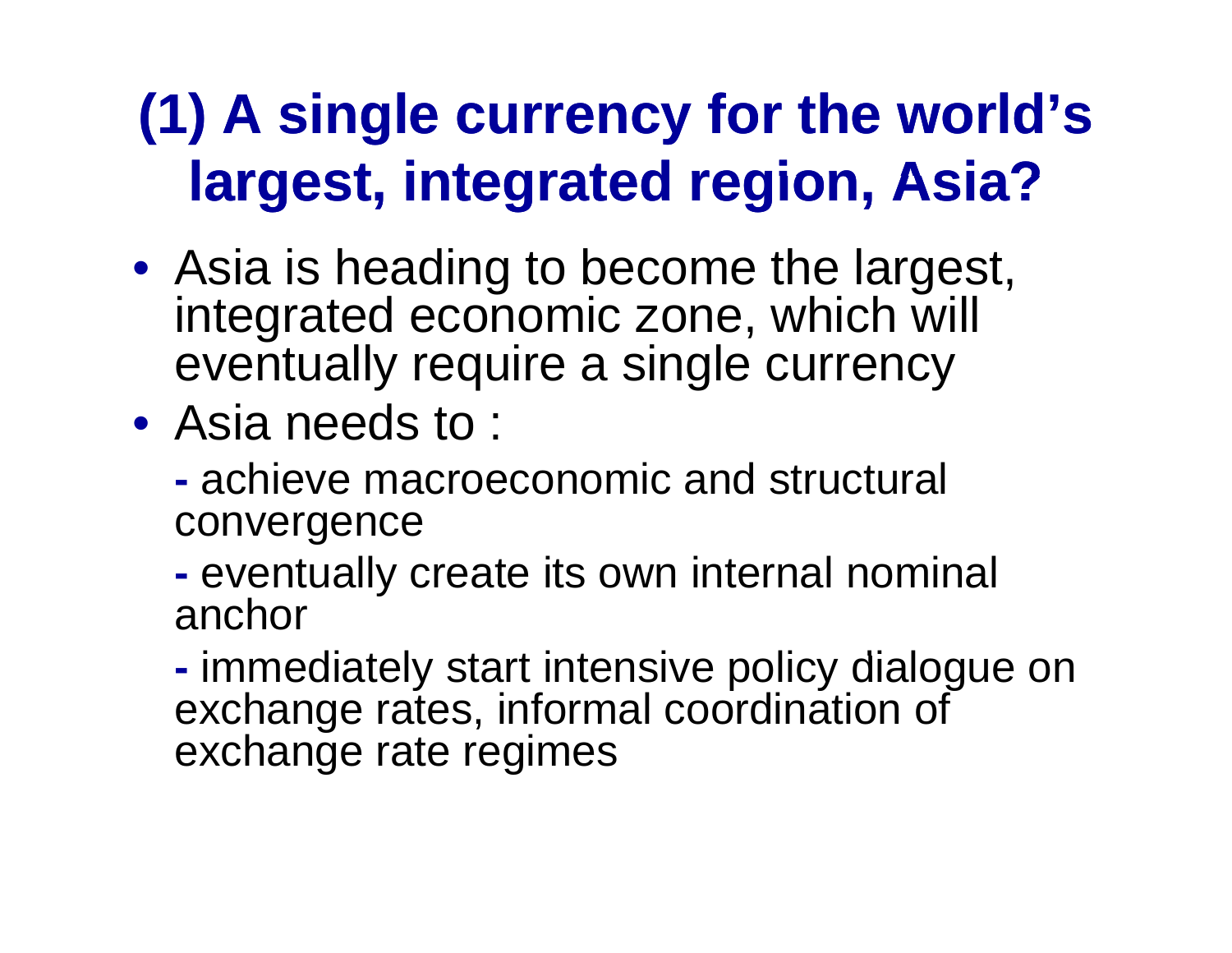#### **Asia will continue to grow if managed well**



*Note:* The figures until 2014 are from IMF and those for 2015-20 are estimated by the author *Source*: IMF, *World Economic Outlook*, April 2009.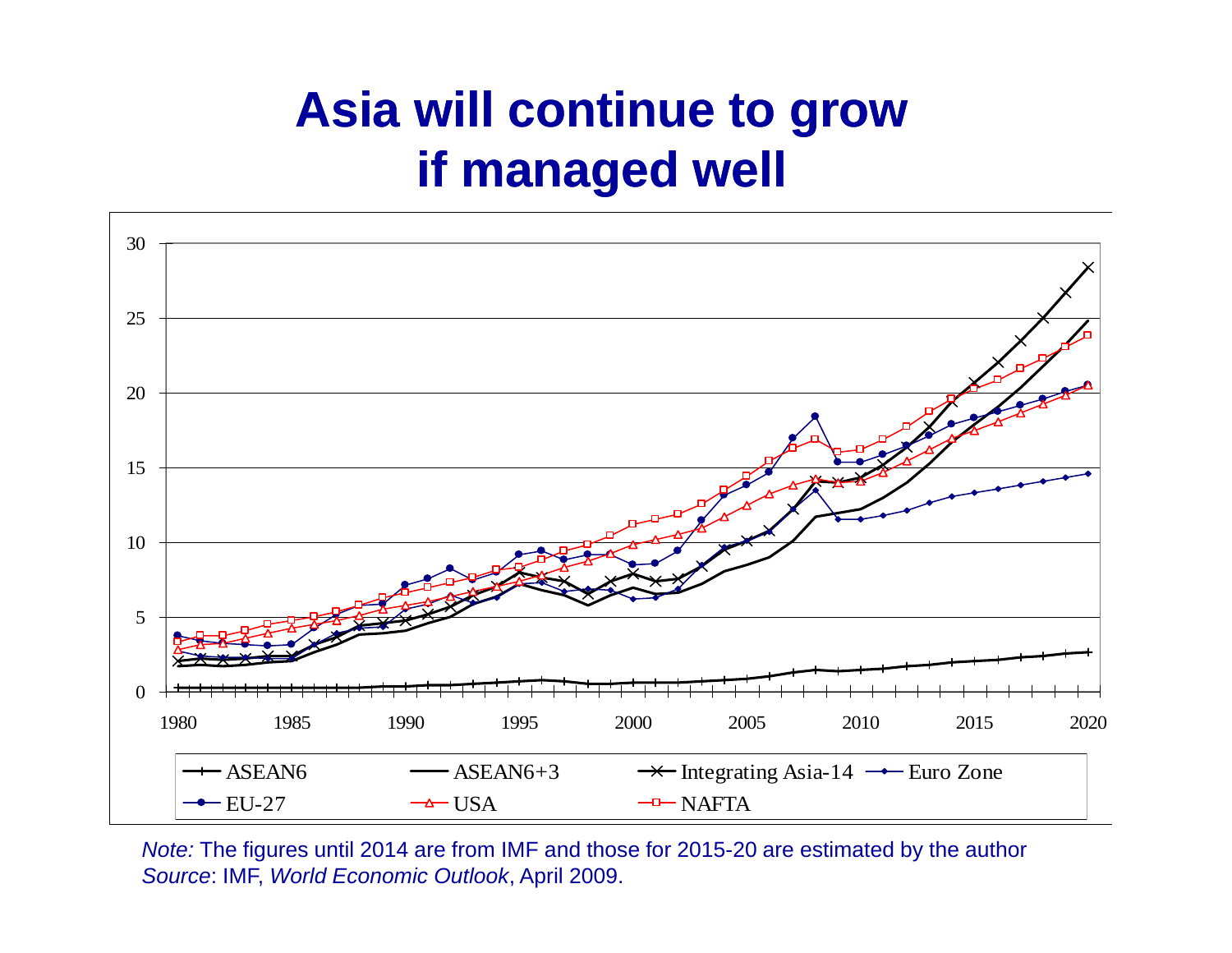### **(2) National efforts and regional policy coordination**

- Asia must make greater improvement in policy and institutional quality at the national level
- Asia needs to deepen regional policy coordination
	- **-** Asia-wide FTA
	- **-**Asian Monetary Fund
	- bond market development
	- **-**Asian Financial Stability Dialogue
	- **-**- Japan-China political reconciliation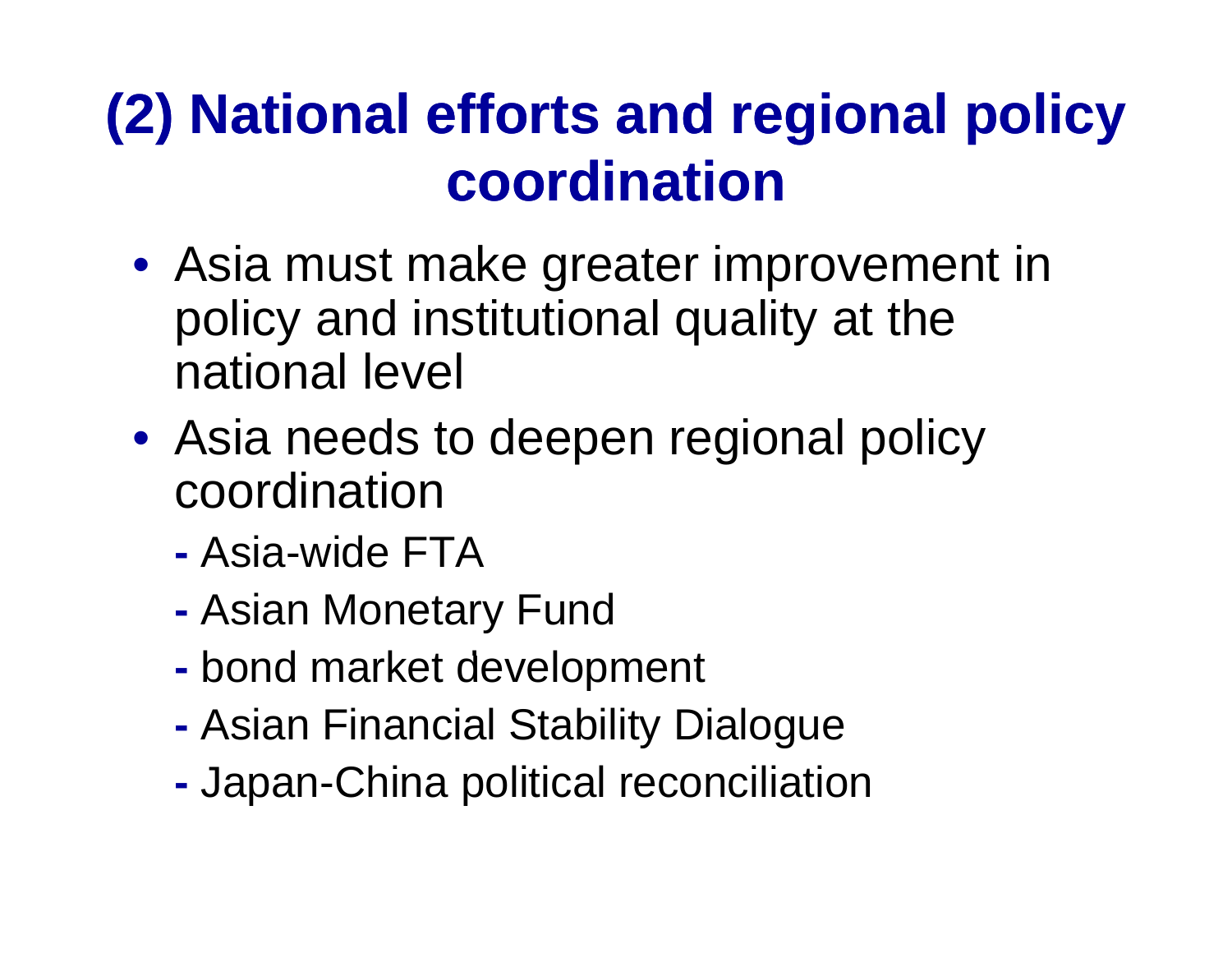### **(3) Which currency as nominal anchor?: US dollar yen yuan or <sup>a</sup> basket? dollar, yen, yuan,**

#### **Dollar, yen or yuan as an anchor for East Asia?**

- Relying solely on the US dollar is not desirable due to the experience from the 1997-98 Asian currency crisis
- The yen (failed internationalization, size relatively declining) or the yuan (inconvertible, weak prudential supervision, non-independent central bank) alone cannot assume <sup>a</sup> nominal anchor currency role
- The yen, the yuan, the won, and other Asian currencies can share Asia's nominal anchor role

#### **ACU: An Asian currency basket**

- Asia is advised to develop an ACU-based system over time
- Encourage competition of central banks & currencies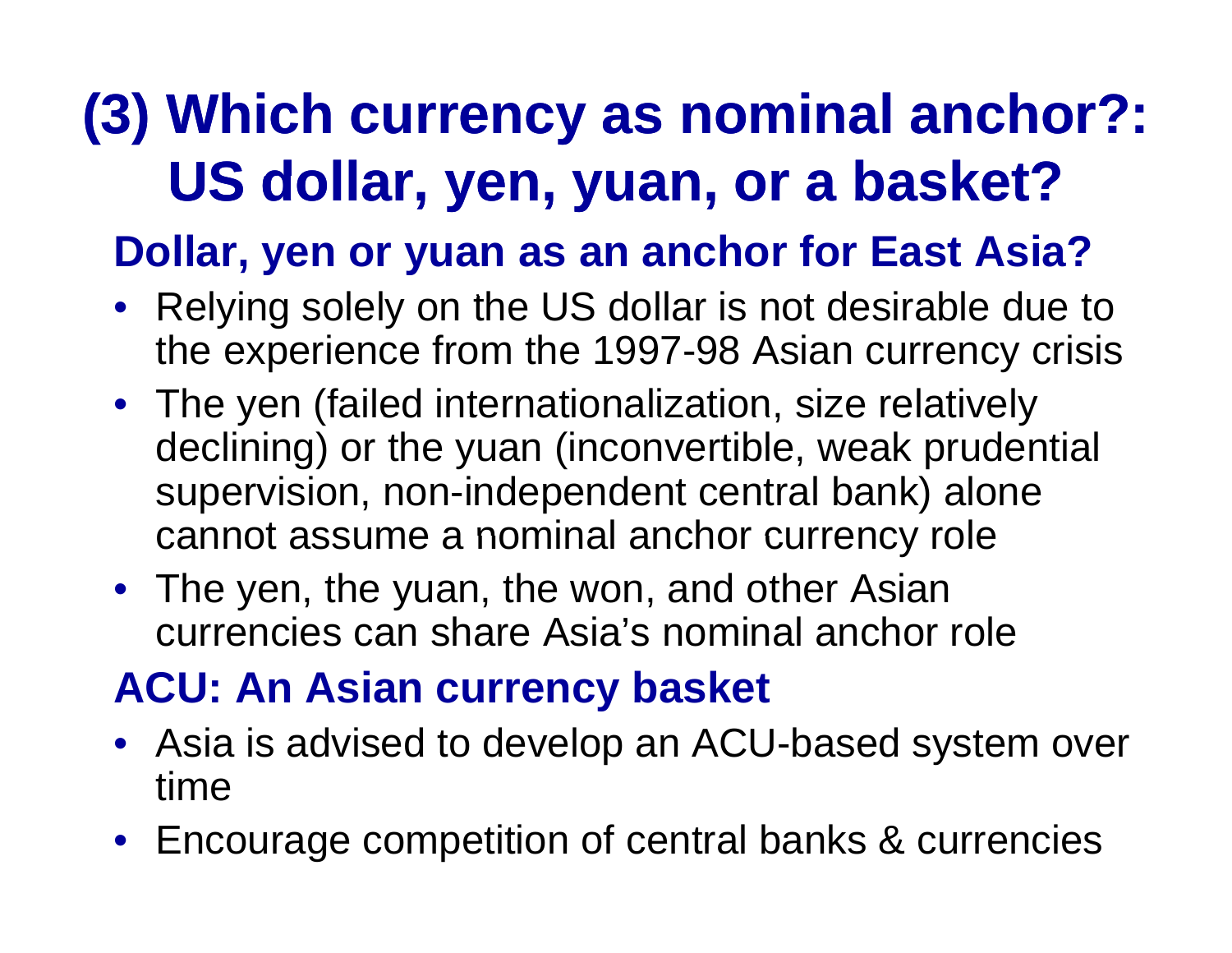### **5. Conclusion: The Way Forward**

- Although the US dollar is not playing an adequate role as a truly international currency, the US dollar will likely remain dominant for the foreseeable future
- Given Asia's large and growing weight in the world economy, there is a growing possibility that the region would develop its own reserve currency
- The yen and the yuan (and the Indian rupee) need to work together while China (and India) improve(s) the quality of domestic institutions, governance and financial markets
- Developing an Asian currency basket—such as an ACU—seems viable and more realistic, and the key challenge would be how to make this commercially attractive